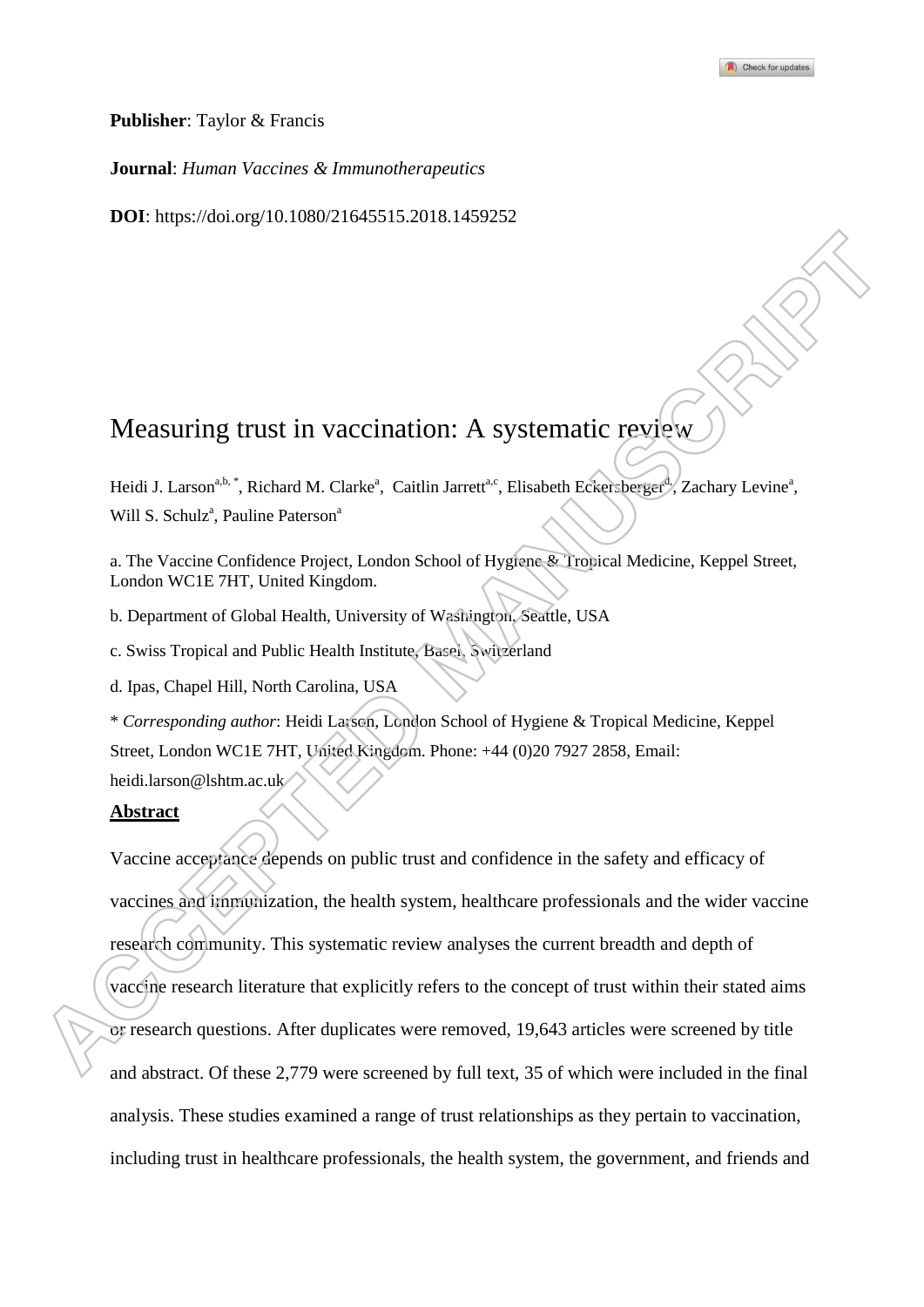family members. Three studies examined generalized trust. Findings indicated that trust is often referred to implicitly (19/35), rather than explicitly examined in the context of a formal definition or discussion of the existing literature on trust in a health context. Within the quantitative research analysed, trust was commonly measured with a single-item measure (9/25). Only two studies used validated multi-item measures of trust. Three studies examined changes in trust, either following an intervention or over the course of a pandemic. The findings of this review indicate a disconnect between the current vaccine hesitancy research and the wider health-related trust literature, a dearth in research on trust in low and middleincome settings, a need for studies on how trust levels change over time and investigations on how resilience to trust-eroding information can be built into a trustworthy health system.

*Keywords:* trust, confidence, vaccines, vaccination, immunization/immunisation

## **INTRODUCTION**

Trust in the safety and efficacy of vaccines, trust in the individuals that administer vaccines or give advice about vaccination, and trust in the wider health system are all important factors which influence the vaccine decision-making process (1–3). Trust is especially important in light of the increasing number of vaccines recommended or required, as well as the complex safety and efficacy data that form the basis of vaccine policies and recommendations, which means that the public depends on health experts" competence, judgement and ability to interpret these data correctly and in the best interests of the public (4–9). Due to this complexity, vaccination decisions occur within the context of trust held in the various actors who interpret and make decisions based on the available evidence (10).

Vaccine-related trust also exists within the additional context of deeper, underlying trust in society at large. The historical legacy of trust/mistrust due to past interactions with official institutions additionally influences generalized trust in society (see figure 1). These varied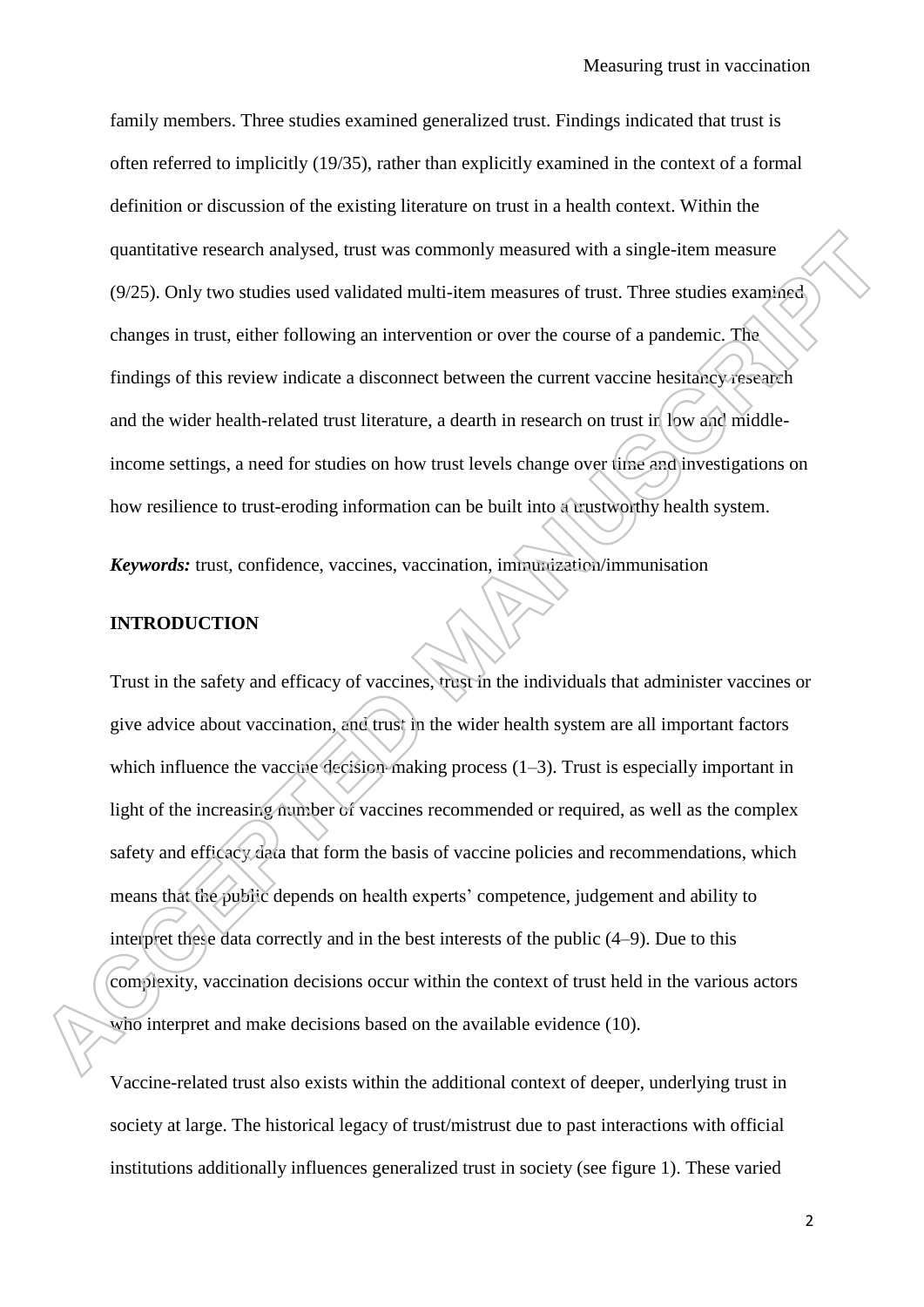histories and experiences mean that public trust in vaccines and immunization programs is highly variable and locally specific (11). Recognizing trust as a complex web of vaccinerelated factors, as well as these external trust factors, can provide valuable insights into levers of vaccine acceptance, hesitancy or refusal.

## **Definitions of trust**

The word 'trust' has been given a multitude of definitions within the health literature. At its core, trust becomes important when there is an implicit imbalance of power due to a high level of information asymmetry, where trusting individuals accept a vulnerable position in relation to a trusted party. In the context of vaccine decisions, one chooses to trust another to help make a risk/benefit-based decision about which one has incomplete information (12–14).

Trust relationships require an active choice on behalf of the trusting party. Within this choice, trust-based cooperation assumes the trusted party firstly has the trusting individuals" best interests at heart and, secondly, has the expertise and ability to perform at a level of competence that is expected of them (15). As such, the process of trusting is sometimes described as a leap of faith (15,16).

We define trust as a relationship that exists between individuals, as well as between individuals and a system, in which one party accepts a vulnerable position, assuming the best interests and competence of the other, in exchange for a reduction in decision complexity.

**Trust relationships related to vaccination**

Vaccine acceptance involves multiple levels of trust: trust in the **product** (the vaccine), the **provider** (the specific healthcare professionals or administrative staff that are involved in providing and administering vaccination), and trust in the **policy-maker** (the health system,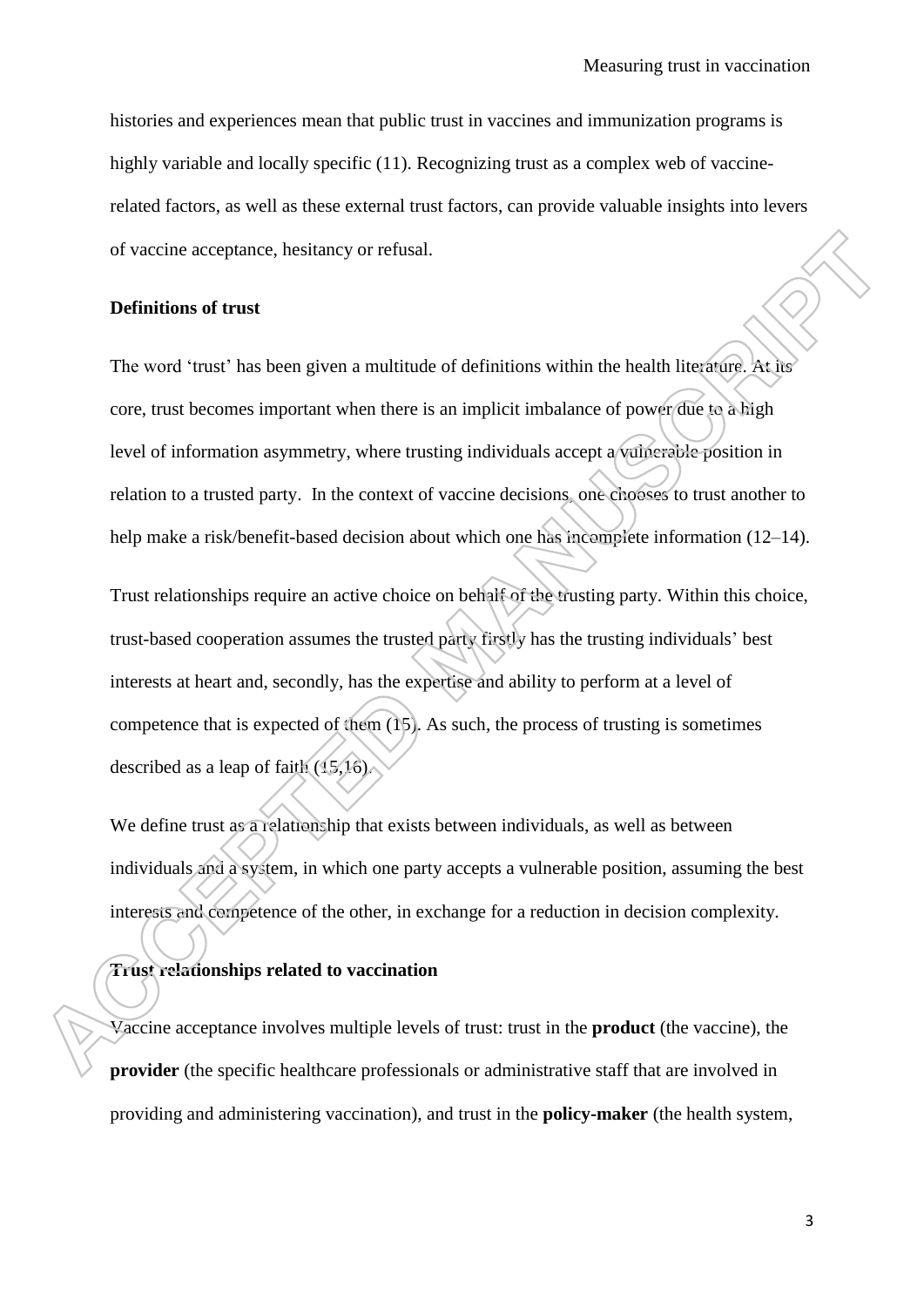government, and public health researchers involved in approving and recommending the vaccine) (17).

Trust in information needs to be considered at multiple levels – i.e. trust in the information itself (13,18,19) as well as trust in those who produce and propagate the information (20,21). In this review, we consider trust in information as nested within the trust held in the source of that information (18). Each source of information also possesses attributes that inform one"s assessment of its trustworthiness and reliability (22). Finally, perceptions of trustworthiness are subjective, since the same person or institution may be ascribed different levels of trustworthiness by different individuals, depending on those individuals" personal experiences and biases (23).

## **[Figure 1]**

## **External levers of trust**

In addition to influences on trust in the context of immunization, there are a number of external factors that influence trust.

#### *Generalized trust*

Generalized trust refers to the characteristic trait that differs between individuals with regard to their willingness to trust other members of society in general (24). When communitymindedness and civic participation are widespread in a society with high average levels of trust, the concept of *generalized trust* forms part of the wider concept of *social capital.*  Historically, generalized trust has been said to play an important role in the flow of information from official sources to individuals in a community (25,26).

*Historical influences on trust*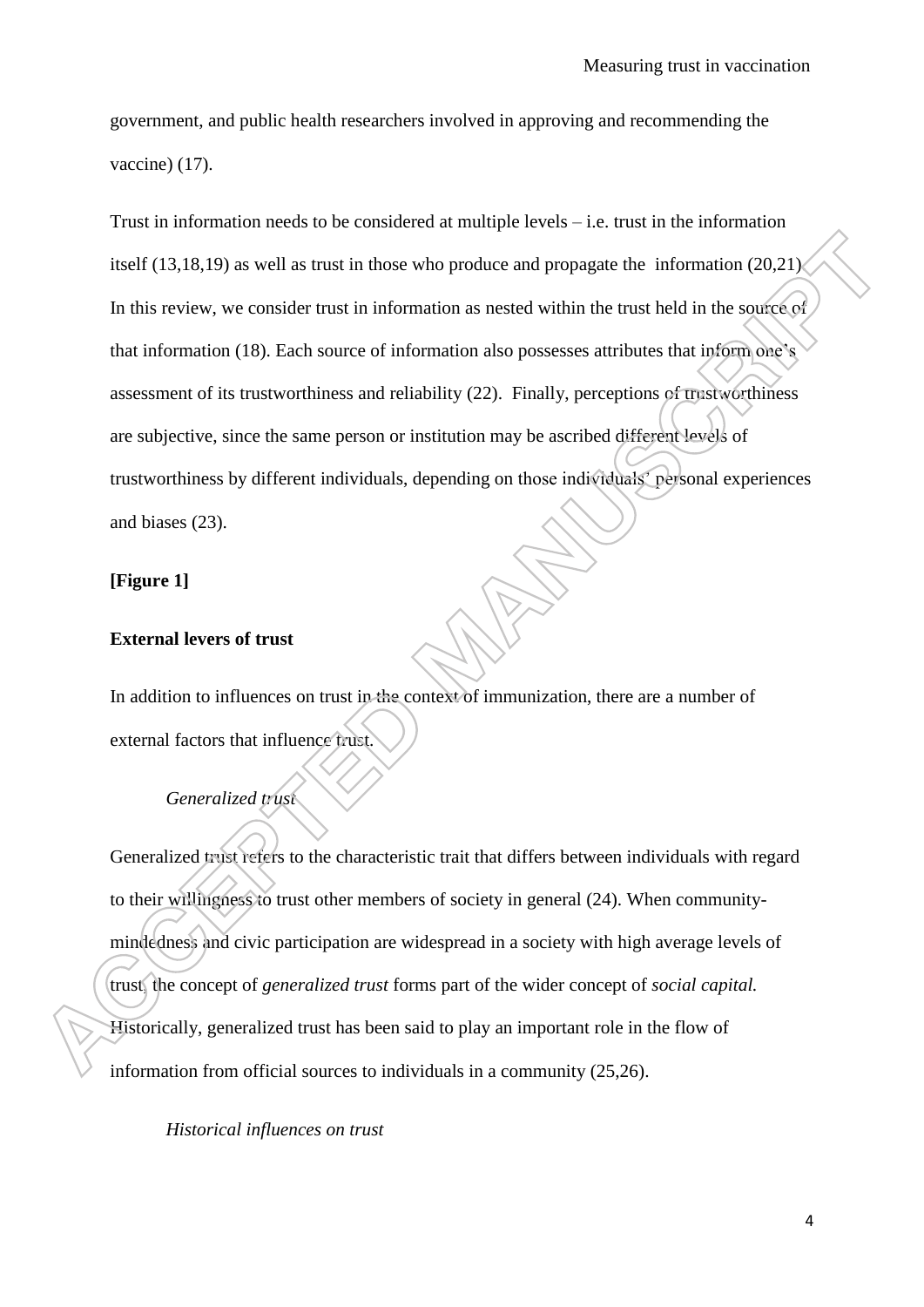How a health system has performed in the past, and the perceived values that it holds, play a substantial role in the process of building trust. Earle, Siegrist & Gutscher (27) describe the dual concepts of *social trust* and *confidence* within their TCC Model of Trust, Confidence and Cooperation (27–29). *Social trust*, closely relates to the similar concepts of benevolence, fidelity and morality in that its main requirement is a perceived set of shared values between individuals and a trusted party. *Confidence,* conversely, is described as the performance-based aspect of trust in which the competence and ability of the trusted party is assessed. If, therefore, a system is seen to discriminate against a particular population over a sustained period of time, it is likely that that population will lose trust in the system, which has implications for trusting and accepting the health information and interventions it provides in the future.

Religious and ethnic minorities are frequently cited in the healthcare trust literature as holding lower levels of trust in the health system and healthcare professionals (HCPs) (30–32). This distrust can be traced back to historical mistreatment and systematic neglect or abuse of these populations by health and governmental systems (33,34).

# *External influencers*

Non-official sources of health information also influence decision making (35,36). Trust in these sources depends on perceived motive (*Do the sources have my interests at heart?*) and ability (*Have they been competent and reliable in the past?*). These external influencers can include an individual's own friends and family members, and non-official medical advice from religious organizations, alternative health networks, politicians and celebrities.

#### *Mechanisms by which trust-based cooperation is built or eroded*

Vaccination-related trust is considered in this review as a complex interaction between the core elements of trust in the product, provider and policy-maker and the external levers of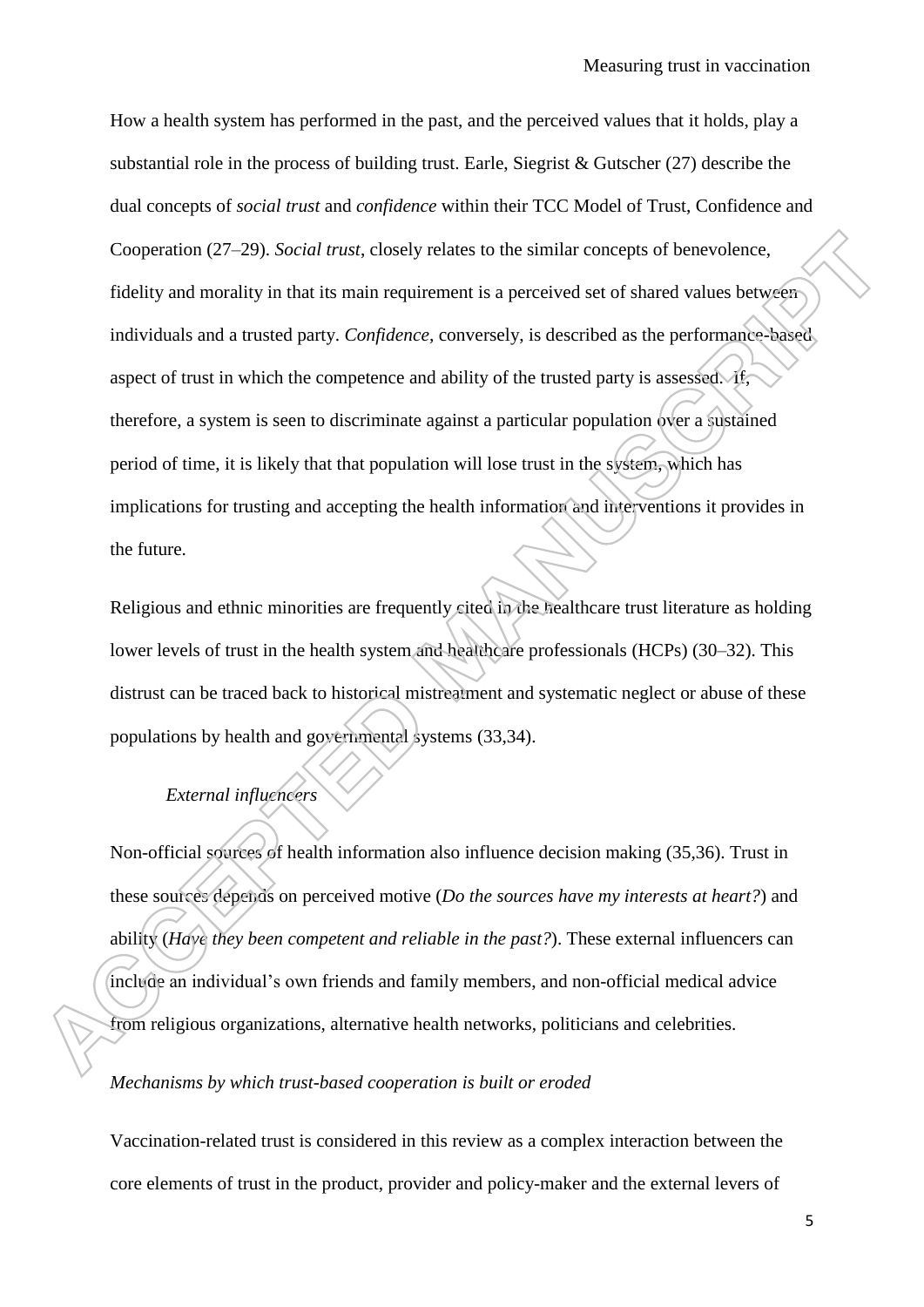trust – generalized trust, historical trust and other influences outside of the health system (see figure 1). Trust related to vaccination is strengthened when external levers align with the vaccine-related trust factors, and it is weakened when these are misaligned. If trust is lost in the vaccine-related players, then trust is more likely to be placed in other influencers, who may be indifferent to vaccination or may actively oppose it.

## **OBJECTIVES**

The objectives of this systematic review are to:

- (1) Investigate how studies conceptualize and measure the concept of trust as a prominent factor in vaccine intention or uptake;
- (2) Discuss how the research compares to the wider literature on trust in the context of health decisions; and
- (3) Investigate the different dimensions of trust and their relationships as they influence vaccine uptake.

#### **METHODS**

#### *Search strategy*

Ten different medical and social science literature databases were searched for peer-reviewed articles on trust in vaccines or vaccination programs. These databases were Medline, Embase, PsychInfo, Cochrane, CINAHL Plus, Web of Science, LILACS, Africa-Wide Information, IBSS and IMEMR. Other than the time periods covered by each database, no additional time

limitations were set.

A set of keywords was created to reflect the core concepts: vaccination and public perceptions, decision-making, and vaccination behaviour. Using Medline as a foundation database, these keywords were first refined and then systematically adapted (e.g. alternative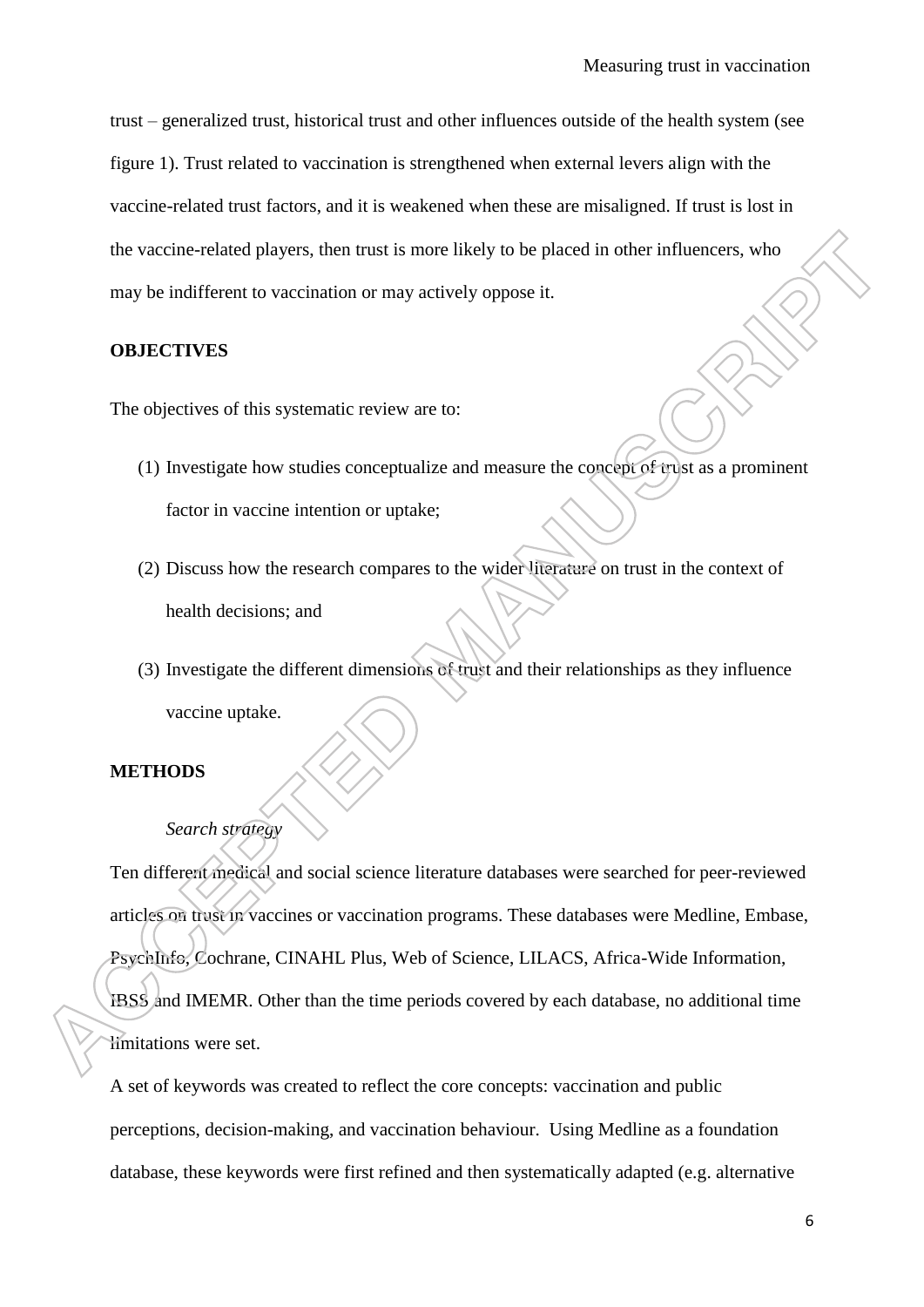truncations) and applied to the remaining databases. Adaptations were extended to subject headings and descriptors where appropriate.

In Medline, the keyword search terms were: vaccin\$, immunis\$ and immuniz\$ (Concept 1) and anxiety, attitude\$, awareness, behavio?r, belief\$, criticis\$, doubt\$, distrust\$, dropout\$, exemption\$, fear\$, hesitanc\$, trust, mistrust, perception\$, refusal\$, rejection, rumo?r, intent\$, controvers\$, misconception\$, misinformation, opposition, delay, dilemma\$, objector\$, uptake, barrier\$, choice\$, mandatory, compulsory, concern\$, accepta\$, knowledge, parent\$ con\$, confidence, decision making, anti-vaccin\$, antivaccin\$.

The following MeSH terms were also included in the search: Vaccination, Vaccines, Mass Vaccination, Immunization and Immunization Programs and Public Opinion, Attitude to Health, Attitude, "Health Knowledge, Attitudes, Practice", Patient acceptance of health care, Treatment Refusal, Parental Consent, Decision Making, Prejudice and Internet. The search was run across all databases during the period 12-19 November 2012 and again on

15 December 2014. We conducted a final update to this review on 17 November 2017 for which we used a reduced version of the previous search terms, including only (vaccin\$ or immunis\$ or immuniz\$) and (distrust\$ or trust or mistrust or rumo?r) and narrowed the year range to 2015-2017.

# **[Figure 2]**

# *Study selection*

Studies were included if they met the following criteria: (i) they included research on trust/distrust, perceptions, concerns, confidence, attitudes, beliefs about vaccines and vaccination programs; (ii) they were published in a peer-reviewed journal; (iii) they were written in English.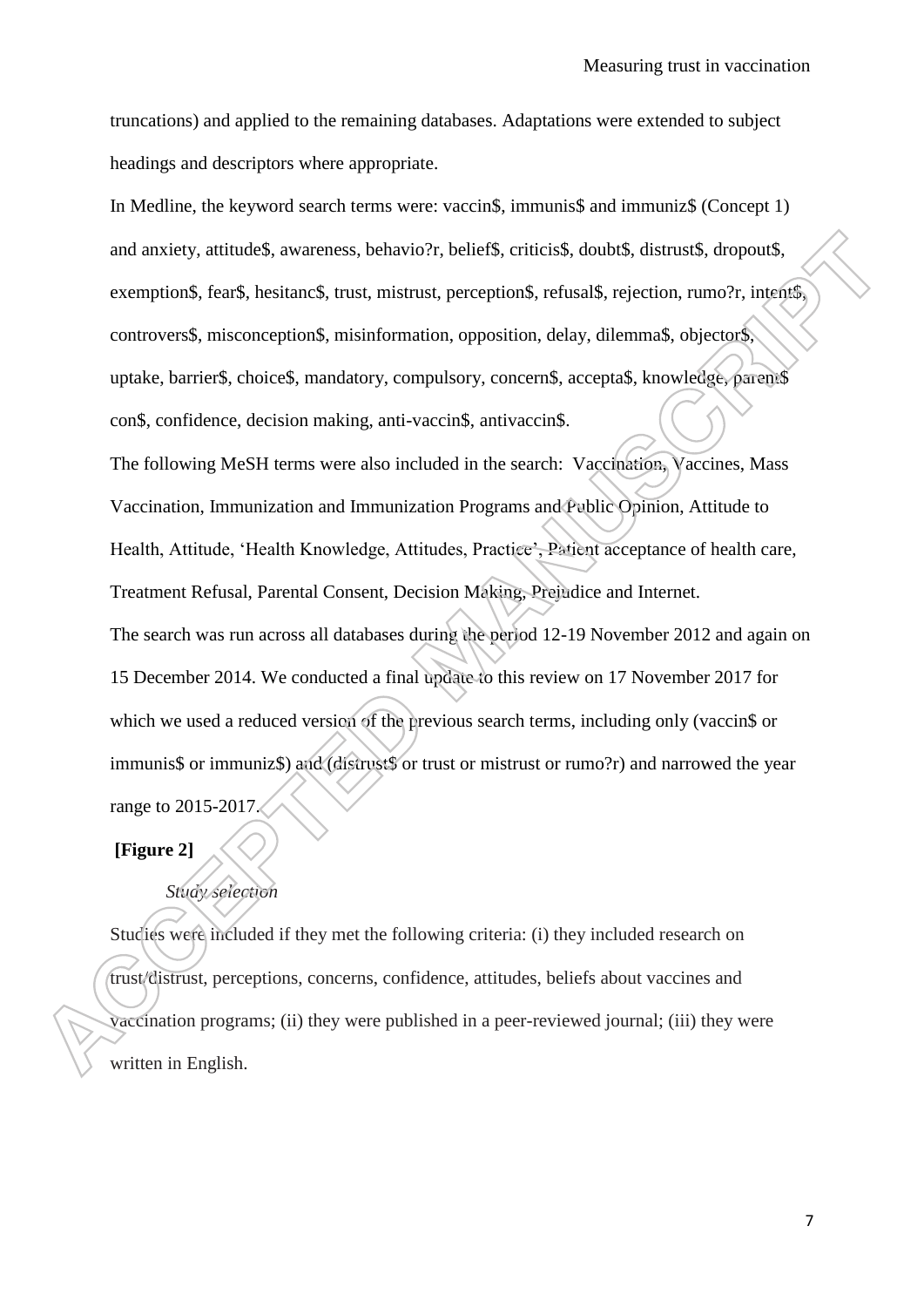Literature was excluded if it was: (i) about non-human vaccines or vaccines not currently available; (ii) related to research and development of vaccines (unless explicitly about public trust, confidence, concern or hesitancy); (iii) non-peer-reviewed or non-research papers. The screening of titles and abstracts was shared between at least two authors and a sample of studies was independently coded to ensure consistency.

# *Data extraction*

The included papers were assigned a numerical trust code based on the following criteria:

- Code 1: Primary research question about trust.
- Code 2: Trust referred to as a dimension, factor or variable (i.e. trust is identified in the results or named as a determinant related to vaccine acceptance, although not explicitly investigated in the research question).
- Code 3: Trust is mentioned in a peripheral way (e.g. in discussion section, but not in methods or results).
- Code 4: No reference to trust.

The papers coded as trust code 1 were then screened by full text, and only papers with research questions specifically about trust were included in our analysis. A data extraction form was developed by the authors. Information extracted included details about the study country, vaccine, population of focus, study methodology and trust factor (e.g. the health system, health care professional, the government etc.).

**[Table 1: Characteristics of quantitative studies]**

**[references in order of table** (37–64)**]**

## **[Table 2: Characteristics of qualitative studies]**

**[references in order of table** (65–71)**]**

## **RESULTS**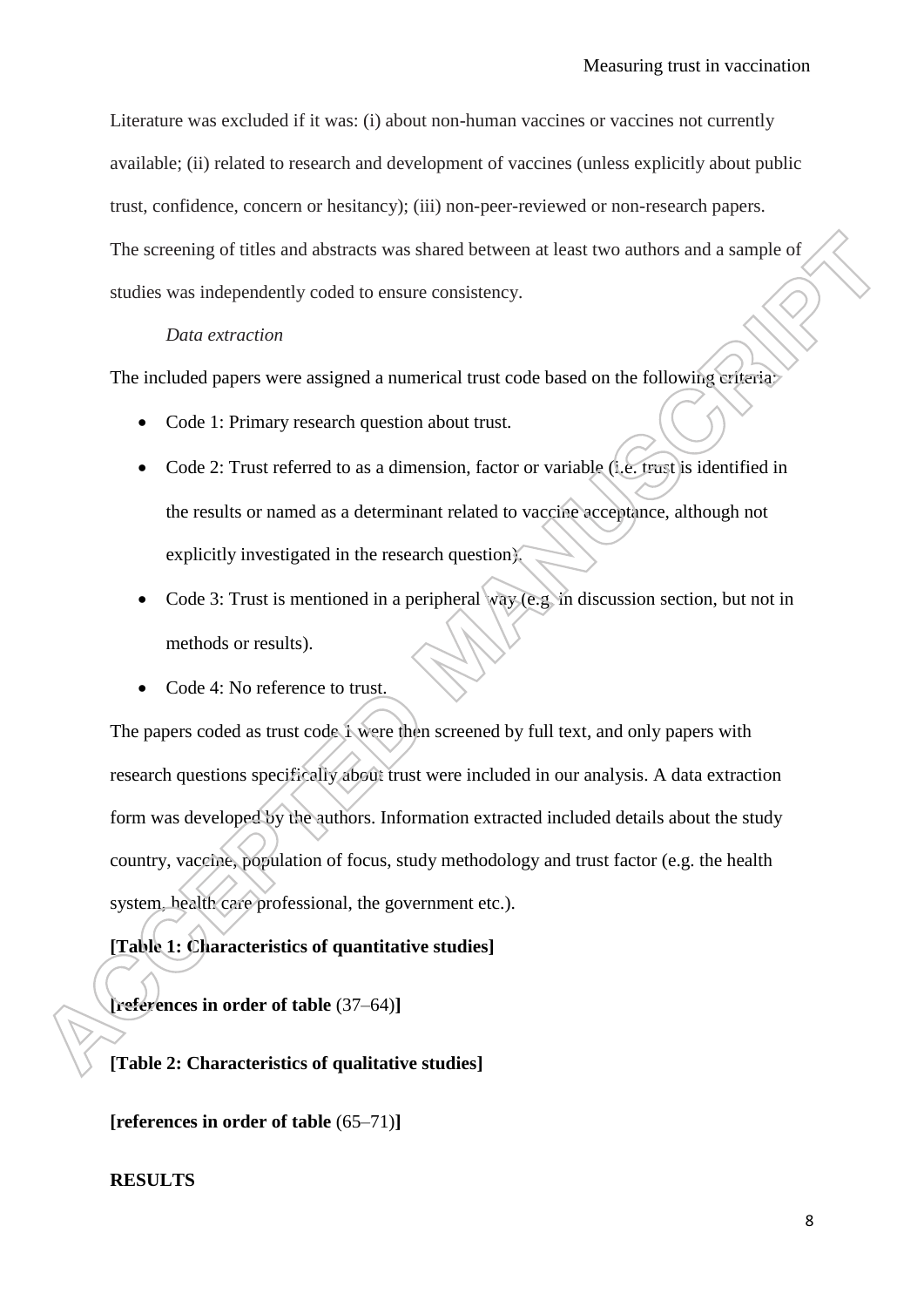After duplicates were removed, 19,643 articles were screened by title and abstract and 2,779 articles were screened by full text. Thirty-five articles were included in the analysis.

#### **Characteristics of studies**

Of the 35 included studies, over half (21/35) were conducted in the USA. Two studies were conducted in Taiwan, one study was in India, and one in Japan. The remaining nine studies were conducted in either Western Europe or Australia. The target vaccine/vaccination program varied between studies with 11 studies focusing on childhood vaccinations (standard vaccine schedule or specifically MMR, rotavirus, or influenza vaccine), 14 studies focusing on adult vaccinations (HPV, seasonal influenza, pandemic influenza, postpartum pertussis, smallpox, or anthrax vaccine) and three studies focusing on the adolescent HPV vaccination. Investigated trust factors predominantly included the information from and/or the trust placed in the health system, healthcare professionals, the government, science or trusted others (e.g. friends, family, alternative healthcare professionals, non-official internet sources, celebrities). Three studies investigated the concept of *generalized trust*.

## **Quantitative studies**

## *Context of trust*

Of the 28 quantitative studies reviewed, ten studies examined trust in the context of vaccine uptake, six studies examined trust in the context of intention to vaccinate, ten studies examined factors associated with vaccine trust and two studies examined HCPs trust in the health system and their likelihood to give a strong recommendation to vaccinate. Findings from these studies indicated that combined trust in the health system, trust in science and trust in government have an indirect effect on the likelihood of HCPs recommending vaccination (56).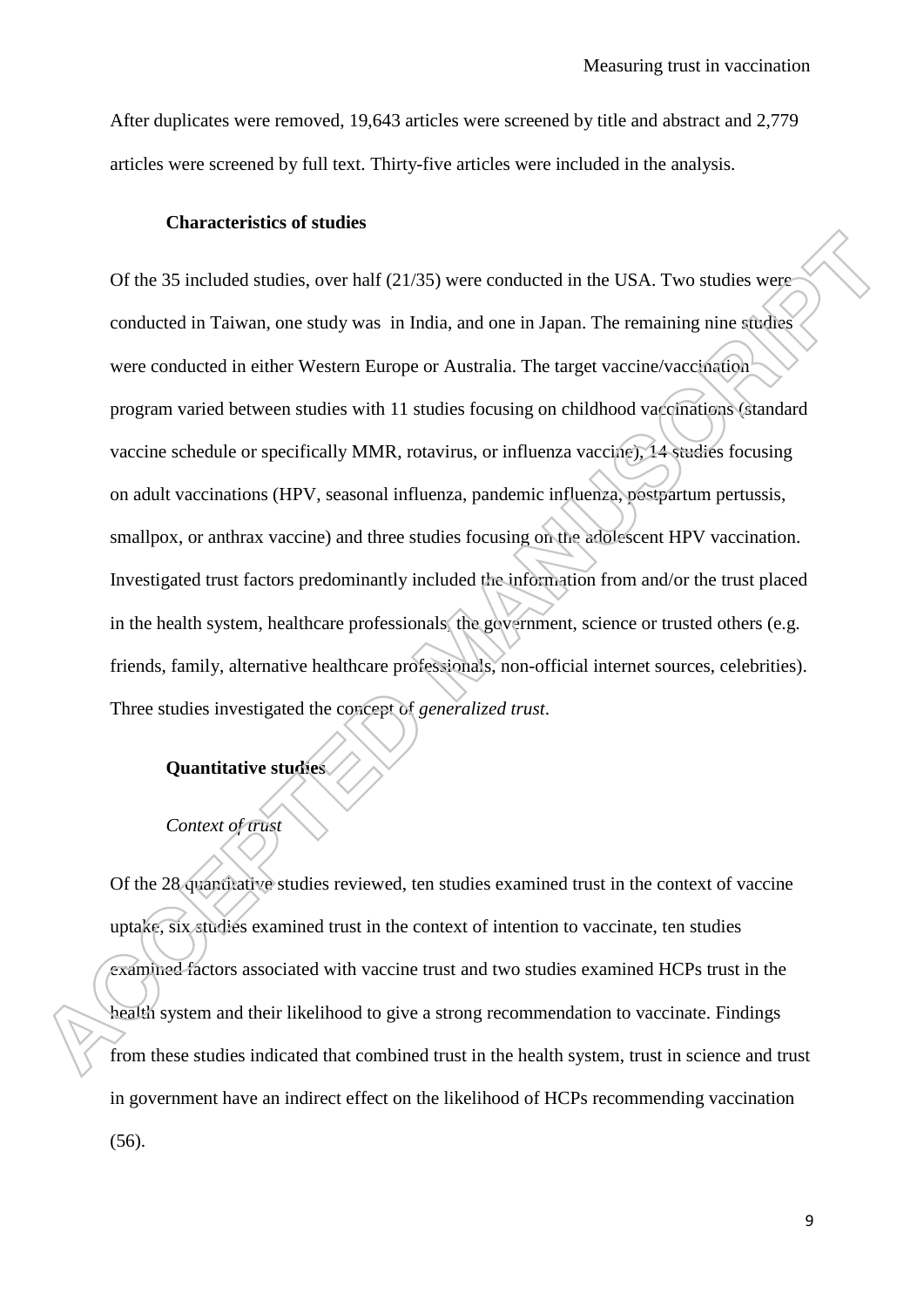All studies measured some aspect of vaccination trust (see figure 1). Factors outside of the specific vaccine or vaccination program were measured less frequently, with three studies examining generalized trust (40,45,57), three studies examining out-of-program influences (44,54,61) and one study examining changes in trust over time (62). Wada and Smith (61) was the only study to have referenced the concept of trustworthiness and its findings indicated that respondents who did not trust a vaccination recommendation were more likely to consider other non-medical sources as being trustworthy.

## *Definition and Measurement overview*

Eighteen of the quantitative studies did not contain a definition of trust or a discussion of the concepts present within the trust literature, despite explicitly mentioning trust within their aim or research question (37,39,41–44,46,48,49,51–54,56,58,60,61,64). By leaving the definition of trust implicit, these papers created ambiguity around this core concept. Four studies (38,47,50,63) included some brief mentions of relevant trust concepts (e.g. a distinction between social trust and confidence). Only six studies defined trust through extensive reference to previously published peer-reviewed trust literature (40,55,57,59,62,72).

## **[Table 3: Definitions of trust across research context]**

Among the 25 studies that reported their measures, only three used previously validated or widely used measures of trust (49,57,60). Five studies constructed measures of trust explicitly informed by published trust literature (40,50,59,62,72). A further five studies, while not explicitly mentioning the trust literature, used metrics that reflected aspects of confidence and social trust as they are conceptualized in the literature (38,52,58,63,64). The remaining studies (10 of 25) measured trust with a single-item measure that either asked the respondents to indicate their level of trust in the trust subject (e.g. individual services, or the system) or in the information provided (39,41,43,44,46,48,54–56,61).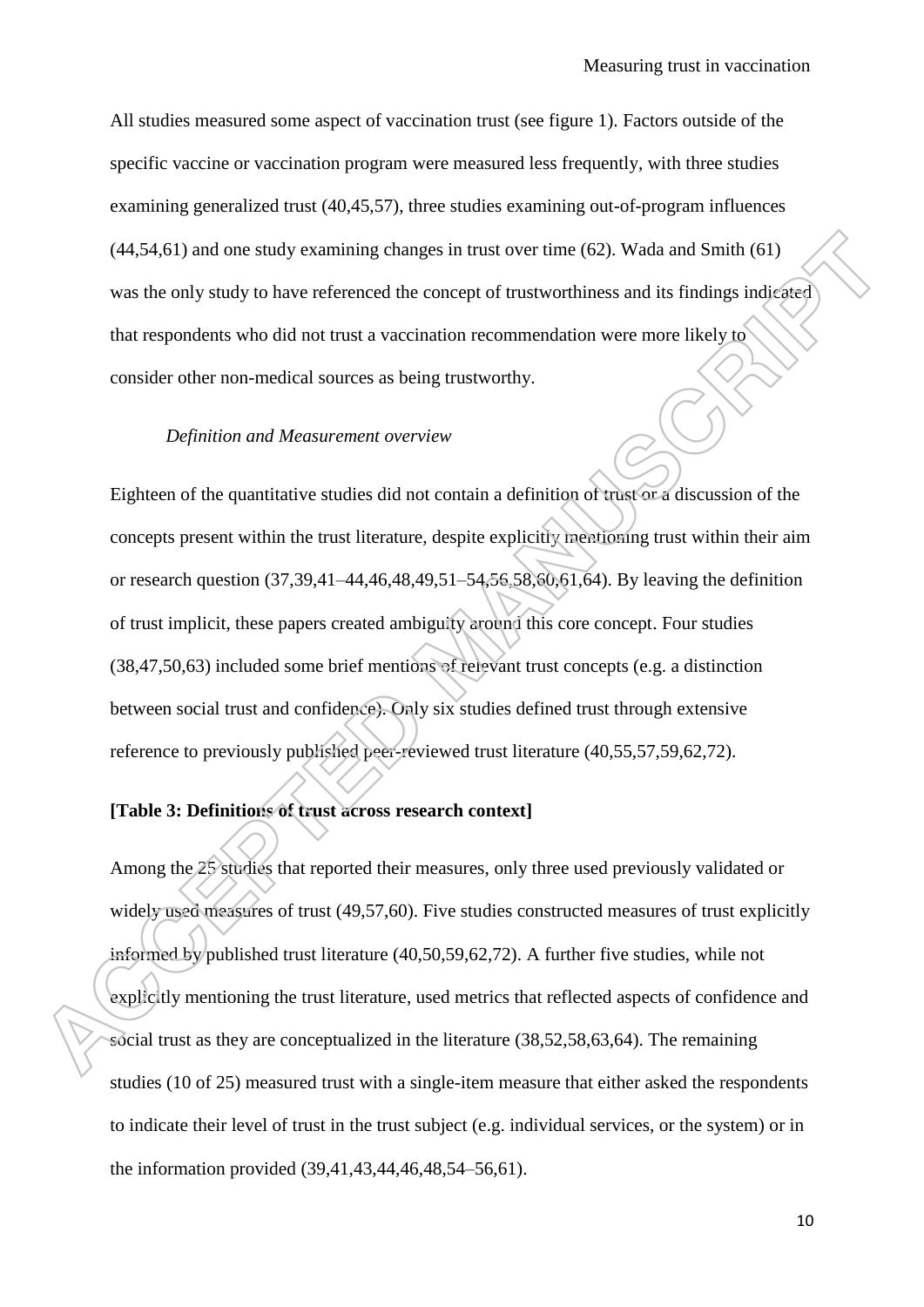#### **[Table 4: The use of measurement across research context]**

**[***Footnote:* A full reporting of measures used can be found in the supplemental materials]

#### *Studies focused on vaccination uptake*

Within the quantitative studies that examined the relationship between trust and vaccine uptake 7/10 studies reported measuring trust in the health system, 5/10 reported measuring trust in primary HCPs, 4/10 reported measuring trust in government and 1/10 reported measuring *generalized trust*. No studies focusing on vaccine uptake examined other subjects of trust such as trust in science, trust in the media or trust in influential individuals outside the immunization system (such as friends and family, religious or community leaders, celebrities, alternative healthcare professionals).

Trust in the health system was reliably found to predict vaccine uptake in regression analyses (47,51) or was found to be significantly associated with retrospective reports of a vaccine uptake (38,39,43,49). A positive association was also identified between trust in HCPs and vaccine uptake in 4/6 studies measuring this factor (38,46,50,51).

Three out of the four studies that examined trust in government found a significant positive association between trust and vaccine uptake (38,46,50). The one study (57) investigating *generalized trust* found a significant positive association between generalized trust and vaccine uptake.

One study used a validated trust measure (49) – the Group-Based Medical Mistrust Scale (73). Ronnerstand (57) and Lee et al (50) used the standard *generalized trust* question (24) and use an adapted version of the Trust in Physician Scale (74) respectively.

*Studies focused on 'intention to vaccinate'*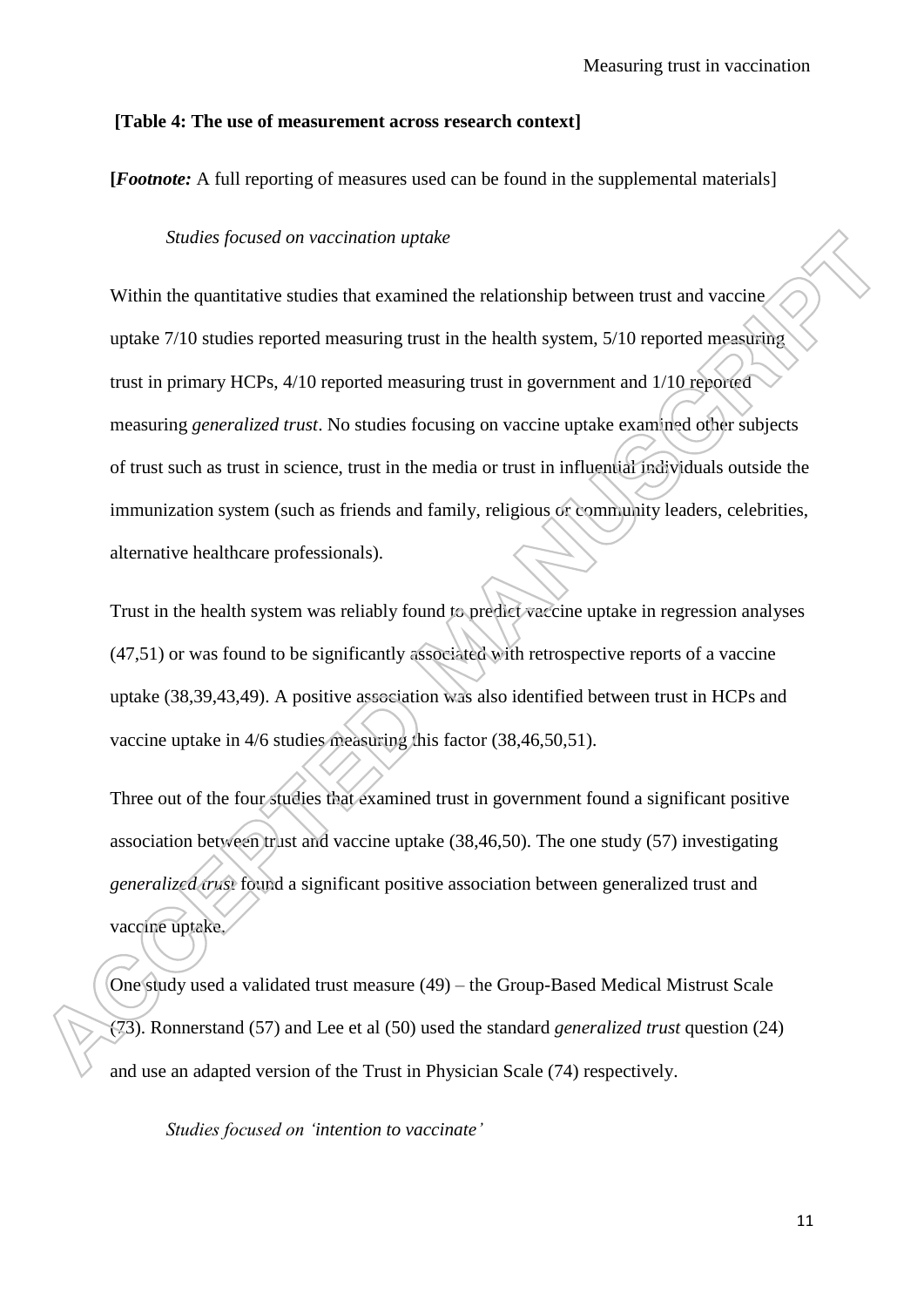Among the six studies that investigated intention to vaccinate, trust in the health system was the most-measured trust factor (4/6 studies) (52,59,60). Two studies measured trust in governments (40,62), one study measured trust in HCPs (52) and one study measured generalized trust (40). All trust factors measured were found to be positively associated with an increased intention to vaccinate.

Three of the studies made a distinction between *social trust* and *confidence* (59,60,62), one of which mentions the TCC Model of Trust, Confidence and Cooperation specifically (62). One study used a validated trust measure (60) in the form of the Health Care System Distrust Scale (75).

Additionally, an experimental study by Scherer et al (58) indicated that showing individuals a summary of the vaccine adverse effect data slightly increased trust in the health system, however showing detailed reports greatly reduced trust.

## *Studies that measured factors associated with vaccine trust*

In ten studies, multiple trust factors were identified (37,41,48,54,64) and formed the primary focus of the study (44,55,61,63,72). Measurement of trust within this subset of studies did not utilize validated measures of trust or explicitly use the existing trust literature to inform their measurement items.

Factors associated with a lower level of trust in the health system or a HCP included being in a lower income bracket (63,64) and belonging to an ethnic minority (41,55,63,72). While factors such as previous participation in a school-based immunization program (63), perceived importance of the vaccine (63), and the use of Medicaid (US) over private insurance (63) were associated with higher levels of trust in the health system or a HCP. Further findings indicated a range of subjects that were trusted to different degrees by the respondents (44,54,61).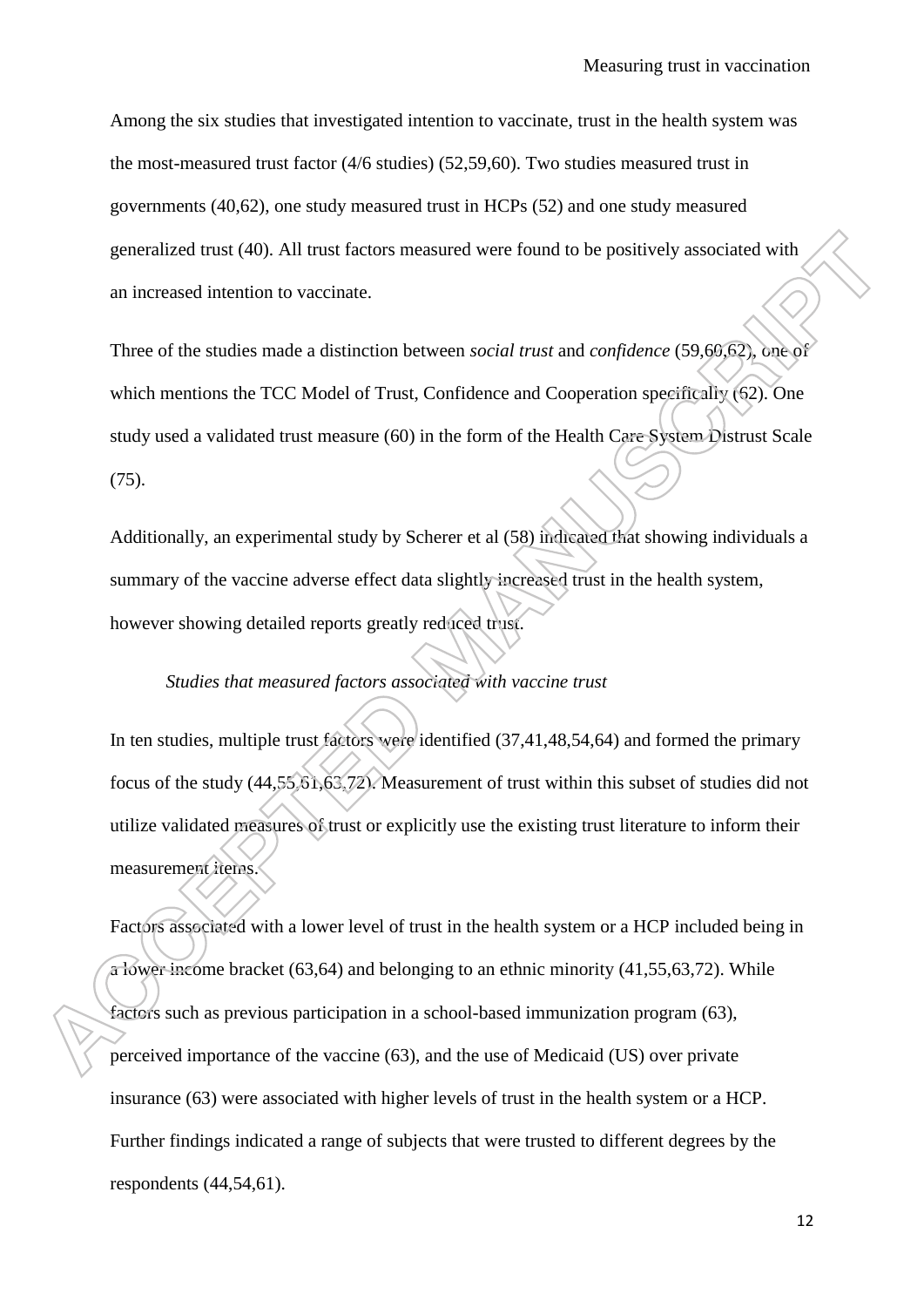#### *Studies focused on healthcare professionals*

Two studies with a focus on trust from the perspective of HCPs met our inclusion criteria (53,56). Of these, one focused primarily on trust (56) and the other explored a range of vaccine acceptance factors, including trust (53). Neither of the two studies utilised validated measures of trust, nor did they explicitly use previous trust literature to inform the development of their measures.

#### **Qualitative Studies**

The findings from the qualitative studies were generally more representative of the wider trust literature than those of the quantitative studies. Of the seven qualitative studies, four studies thoroughly defined the concept of trust with reference to peer-reviewed literature (65,66,70,71) and a further two studies referenced at least some of the healthcare-trust literature (68,69). Only in one study was the definition of trust left implicit (67).

One of the common themes reported was the interaction between trust, information and conflicts of interest due to financial incentives. A perceived trust violation was said to occur when HCPs, the government or the wider health system were seen to financially profit from vaccination which, in turn, often led to a perception of bias in the information provided by these individuals or institutions. Perceived trust violations were reported in four of the seven studies (65,66,68,70), one of which indicated that HCPs themselves cited financial incentives as possibly damaging the trust relationships with their patients (65). Hilton, Petticrew & Hunt (68) suggest that when financial incentive-based mistrust occurs, trust may then be transferred to other trusted parties that are perceived to be free of any "hidden agenda."

Further findings form Harris et al (67) and Quinn et al (71) indicate that mistrust in the health system by African Americans may be a symptom of long-term experiences of racial prejudice.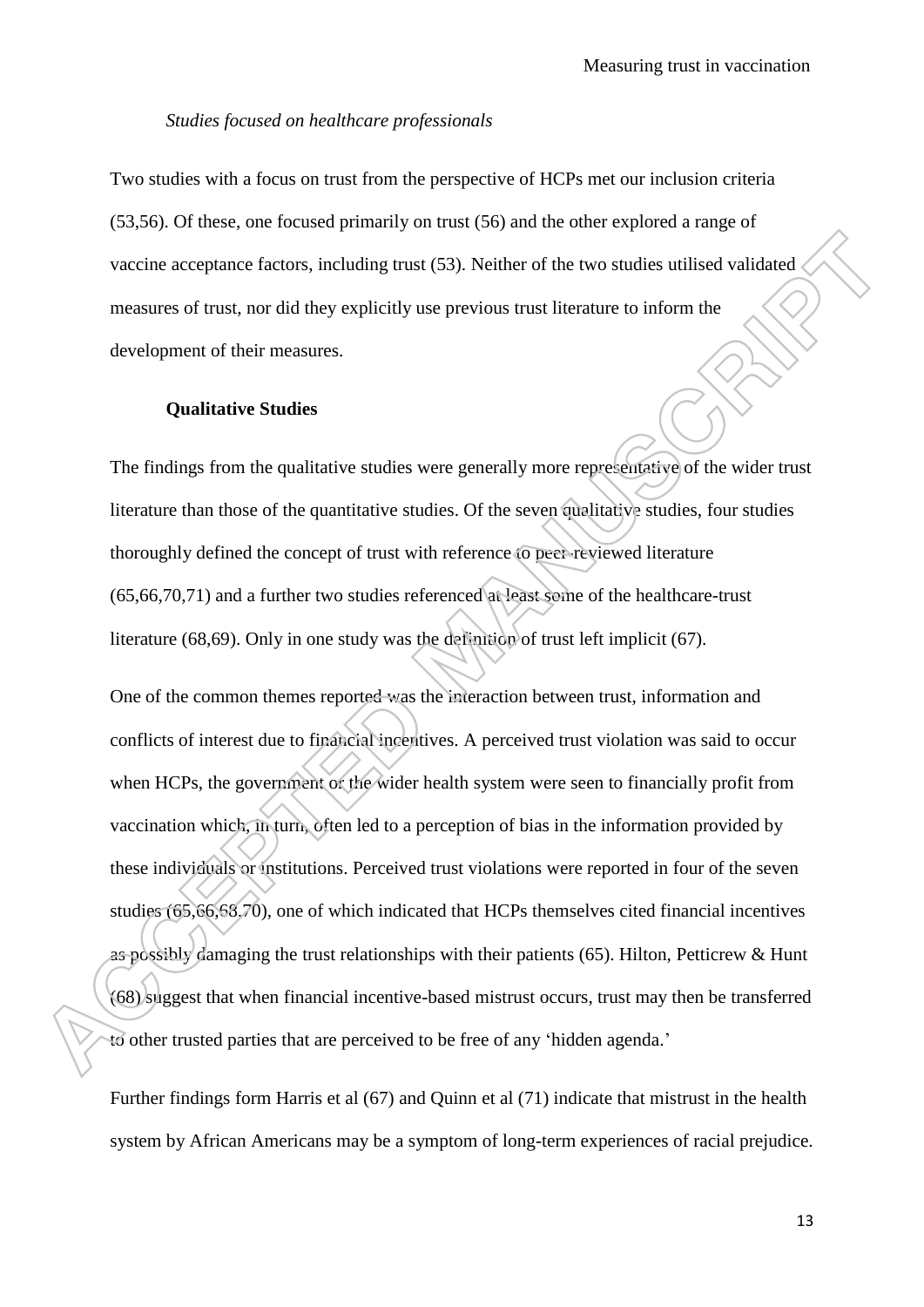Historical medical injustices and medical malpractice were seen to negatively affect trust; however, trust was said to recover when medical care was good over time (69).

#### **DISCUSSION**

#### **Measurements of trust**

## *The absence of validated psychometric measures of trust*

A 2013 systematic review by Ozawa & Sripad (76) on the measurement of health-related trust identified and evaluated 45 validated multi-item measures of health system related trust. Within our vaccine-specific review only three studies (49,50,60) used or adapted any of the trust measures included in the Ozawa & Sripad review, indicating a disconnect between vaccine-related trust research and the wider health-related trust literature.

This lack of underlying theory and validity with respect to the measurement of trust was also prevalent across many of the studies that constructed their own measures. For example, 10 out of the 25 studies that reported their measures cited the use of a single question to measure an aspect of trust, many of which dichotomized their Likert scale variable for later analysis further reducing the sensitivity of their findings.

Within the qualitative research, it was evident that distrust based on value misalignment was particularly likely when HCP financial incentives for vaccinating were identified (65,66,68,70). This form of distrust is distinct from the distrust caused by perceptions of incompetence. Currently this distinction is left largely unexamined by much of the vaccinerelated trust research. The inclusion of a validated psychometric scale or the custom design of two trust questions (one related to perceived performance/reliability and one related to perceived motives and morality/values of a trusted party), would allow for a far more nuanced exploration of these different trust dynamics.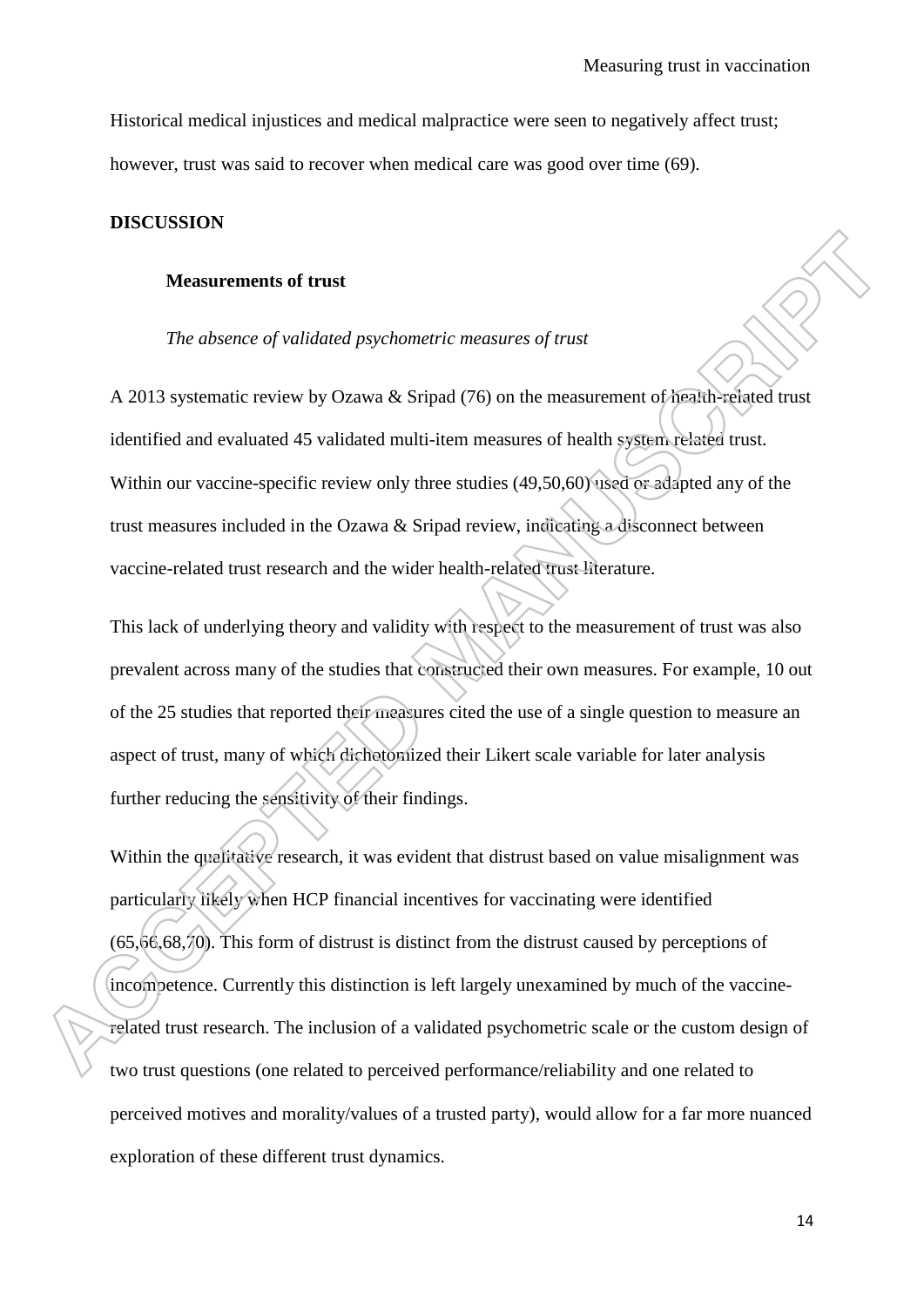#### *Measurement focused on trust in the health system or healthcare professionals*

While trust is shown to have a positive effect on vaccination intention and uptake in most of the studies reviewed, few explored trust factors or concepts beyond those of trust in the health system (21 studies), the government (10 studies) or HCPs (9 studies). Only two studies (42,52) specifically measured trust in the vaccine (e.g. "*Overall, how much do you trust the flu vaccine?'* (42)). Furthermore, factors outside of the vaccination program were also rarely measured (40,44,54,57,61,62,72). Future research would benefit greatly from investigating further interactions between the various dimensions of trust related to vaccination.

#### **Historic trust and under representation of low- and middle-income countries**

The theme of historic neglect or abuse from a government or health system was often seen as an underlying reason for distrust in vaccines among marginalized groups (67,69,71). Some of the quantitative studies examined these themes through the comparison of trust levels between different ethnic groups (45,46,49,54,55). While this is without doubt an important topic to study, the equally important concept of trustworthiness of the systems themselves is noticeably absent. By shifting the burden of distrust onto the minority individual or community, and away from the trustworthiness of institutions, the genuine drivers of trust and distrust may actually be obscured.

The level of diversity within the studies that met our inclusion criteria reflects a narrow focus on high-income countries. Only one study was based in a middle-income country (42) and none of the studies focused on low-income countries. With trust playing such a key role in influencing vaccine acceptance, more research is needed in middle and low-income settings to truly understand whether findings in high-income countries have relevance in low and middle-income countries.

## **Limitations**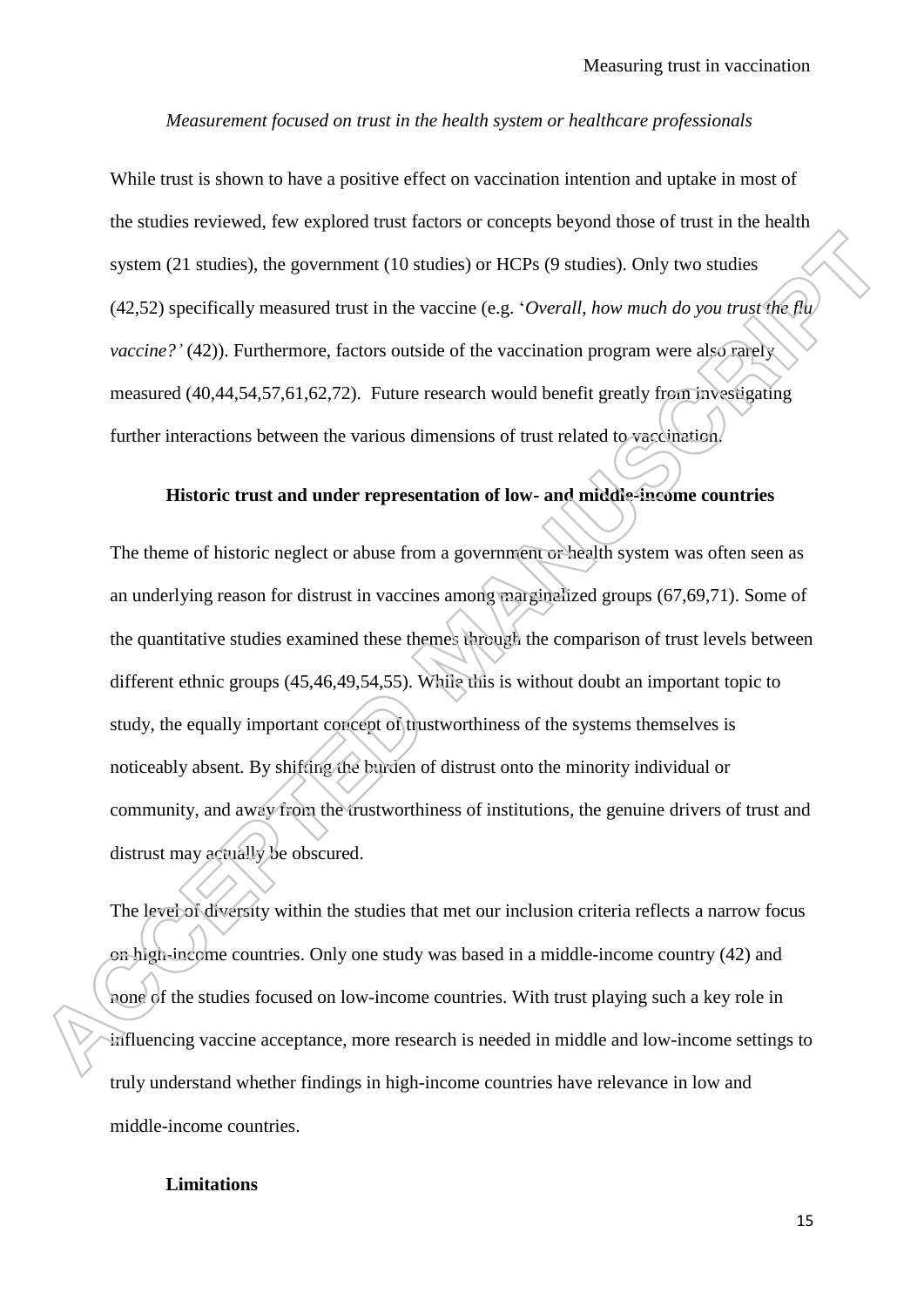This review was conducted over a five-year period with periodic updates. While this resulted in the inclusion of a greater number of relevant studies, it is possible that some relevant papers may have been missed between updated searches, even with the addition of snowball searching and peer-recommendations for additional papers.

For the purpose of this review, only those papers that mentioned trust within their research aim or question were included. This therefore does not cover the full extent of the relationships that exist between trust and vaccination but instead focuses on those studies that made trust the specific focus of their research. Conclusions drawn from this review should therefore be limited to the methodology and extent of measurement within these studies rather than be taken as a full overview of trust"s influence on vaccination.

#### **CONCLUSION**

Even within vaccine studies that include the concept of trust within their primary research question, trust can often be an ill-defined and loosely measured concept. The prevalence of single-item measures, where the definition of trust was left as implicit, indicates that a thorough understanding of trust as it relates to vaccine acceptance is currently underresearched. Furthermore, a lack of experimental or longitudinal studies that investigate how trust can be eroded or built over time demonstrates that there is great potential for new contributions to our understanding of the temporal dynamics and levers of trust in relation to vaccination.

# *Acknowledgements*

We would like to thank Jay Dowle and Roshan Daryanani for their help in the process of this review.

#### **References**

1. Larson HJ, Jarrett C, Eckersberger E, Smith DM, Paterson P. Understanding vaccine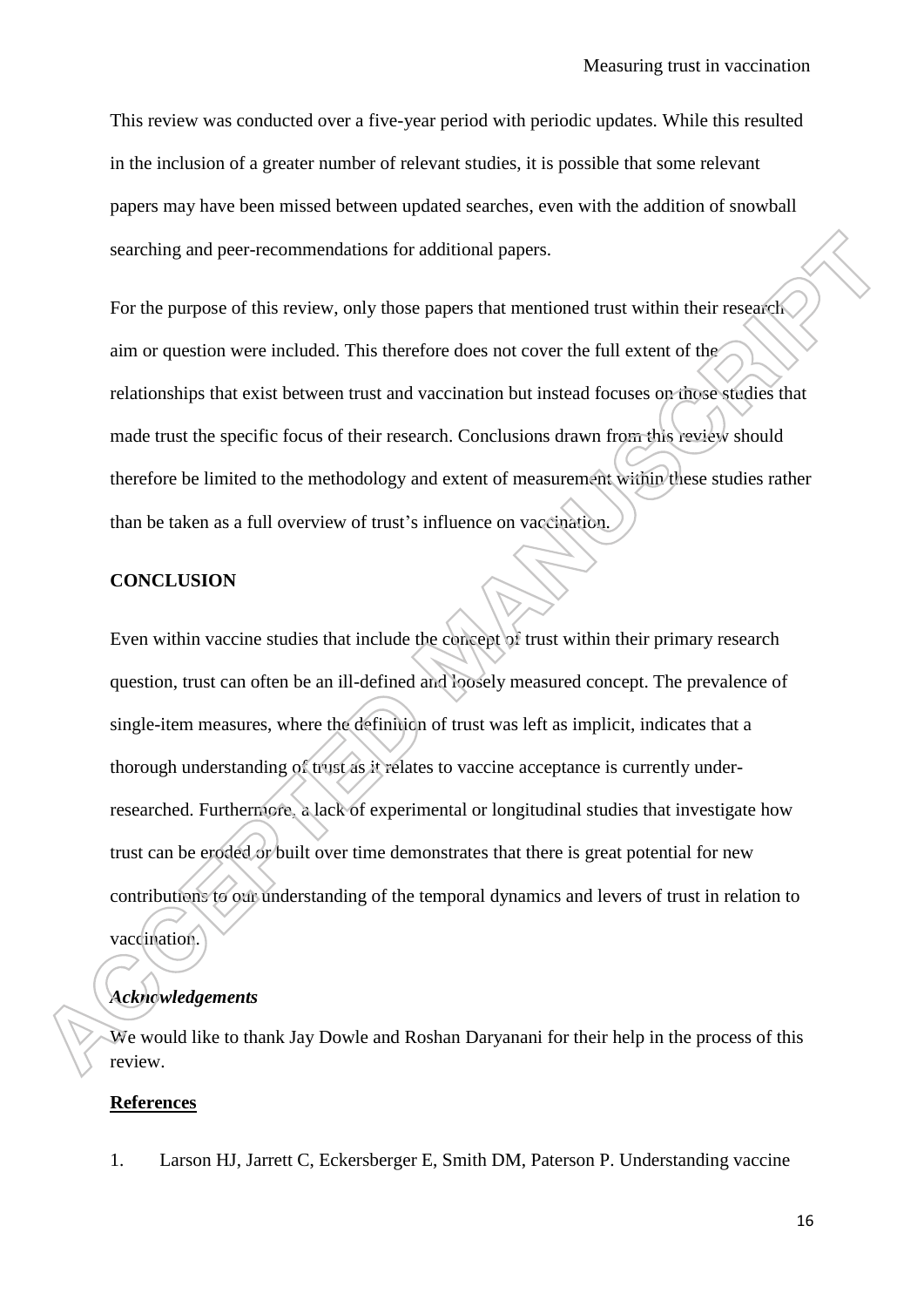hesitancy around vaccines and vaccination from a global perspective: a systematic review of published literature, 2007–2012. Vaccine. 2014 Apr 17;32(19):2150-9.

- 2. Paterson P, Meurice F, Stanberry LR, Glismann S, Rosenthal SL, Larson HJ. Vaccine hesitancy and healthcare providers. Vaccine. 2016 Dec 20;34(52):6700-6.
- 3. Thomson A, Robinson K, Vallée-Tourangeau G. The 5As: A practical taxonomy for the determinants of vaccine uptake. Vaccine. 2016 Feb 17;34(8):1018-24.
- 4. Brown KF, Kroll JS, Hudson MJ, Ramsay M, Green J, Long SJ, Vincent CA, Fraser G, Sevdalis N. Factors underlying parental decisions about combination childhood vaccinations including MMR: a systematic review. Vaccine. 2010 Jun 11;28(26):4235- 48.
- 5. Larson H, Schulz W. The state of vaccine confidence 2015. London: London School of Hygiene & Tropical Medicine. 2015.
- 6. Schmid P, Rauber D, Betsch C, Lidolt G, Denker ML. Barriers of influenza vaccination intention and behavior–a systematic review of influenza vaccine hesitancy, 2005–2016. PloS one. 2017 Jan 26;12(1):e0170550.
- 7. Serpell L, Green J. Parental decision-making in childhood vaccination. Vaccine. 2006 May 8;24(19):4041-6.
- 8. Vaughan E, Tinker T. Effective health risk communication about pandemic influenza for vulnerable populations. Am J Public Health. 2009 Oct;99(S2):S324-32.
- 9. Jackson C, Cheater FM, Reid I. A systematic review of decision support needs of parents making child health decisions. Health Expect. 2008 Sep 1;11(3):232-51.
- 10. Larson HJ, Cooper LZ, Eskola J, Katz SL, Ratzan S. Addressing the vaccine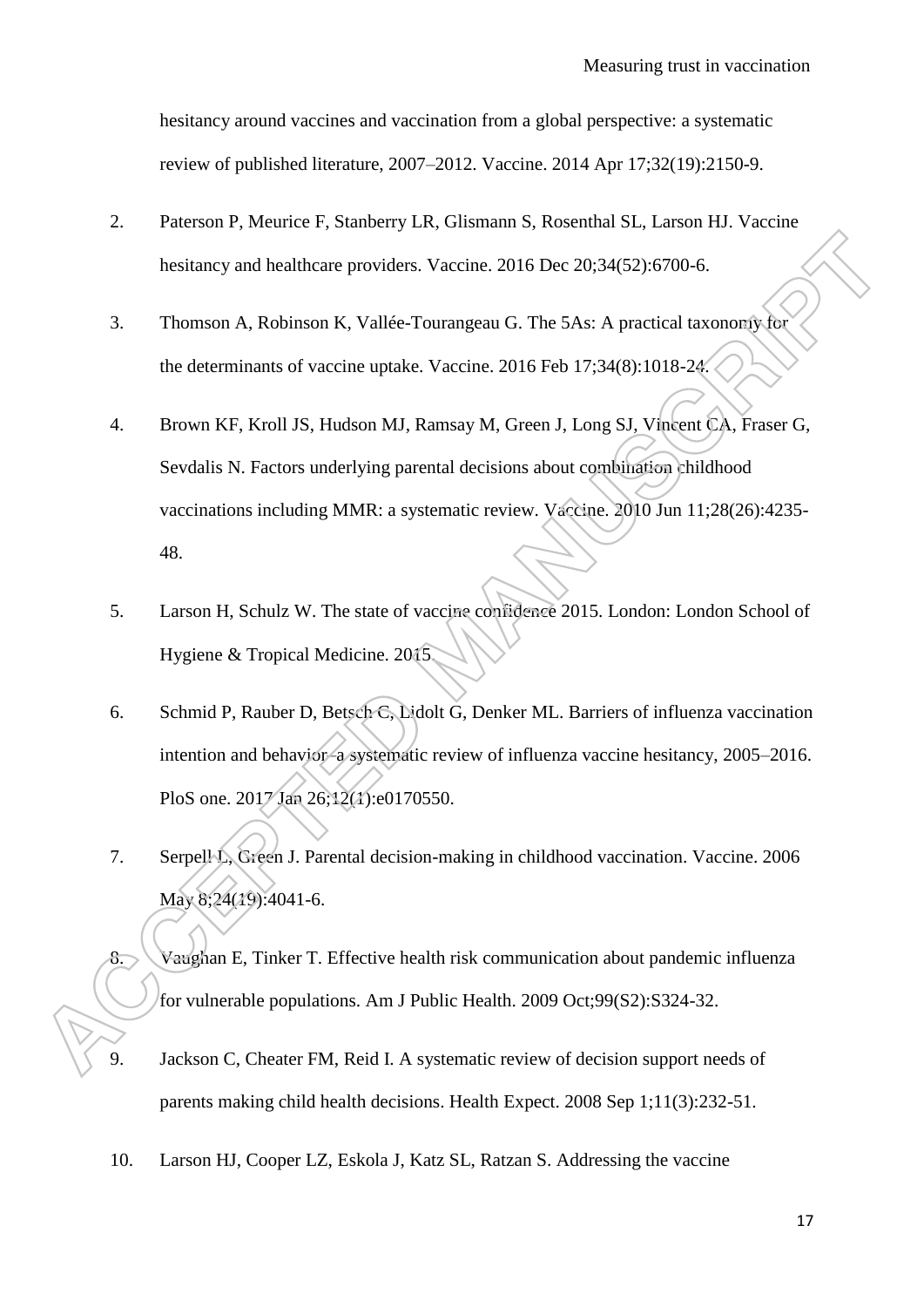confidence gap. The Lancet. 2011 Aug 6;378(9790):526-35.

- 11. Larson HJ, de Figueiredo A, Xiahong Z, Schulz WS, Verger P, Johnston IG, Cook AR, Jones NS. The state of vaccine confidence 2016: global insights through a 67-country survey. EBioMedicine. 2016 Oct 1;12:295-301.
- 12. Hall MA, Zheng B, Dugan E, Camacho F, Kidd KE, Mishra A, Balkrishnan R. Measuring patients' trust in their primary care providers. Med Care Research and Review. 2002 Sep;59(3):293-318.
- 13. Cummings L. The "trust" heuristic: Arguments from authority in public health. Health Commun. 2014 Nov 26;29(10):1043-56.
- 14. Siegrist M, Earle TC, Gutscher H. Test of a trust and confidence model in the applied context of electromagnetic field (EMF) risks. Risk Anal. 2003 Aug 1;23(4):705-16.
- 15. Möllering G. The nature of trust: From Georg Simmel to a theory of expectation, interpretation and suspension. Sociology. 2001 May;35(2):403-20.
- 16. Brownlie J, Howson A. 'Leaps of faith' and MMR: an empirical study of trust. Sociology. 2005 Apr;39(2):221-39.
- 17. Larson HJ, Schulz WS, Tucker JD, Smith DM. Measuring vaccine confidence: introducing a global vaccine confidence index. PLoS currents. 2015 Feb 25;7.
- 18. Frewer LJ, Howard C, Hedderley D, Shepherd R. What determines trust in information about food‐ related risks? Underlying psychological constructs. Risk Anal. 1996 Aug 1;16(4):473-86.
- 19. Ozawa S, Paina L, Qiu M. Exploring pathways for building trust in vaccination and strengthening health system resilience. BMC Health Serv Res. 2016 Nov;16(7):639.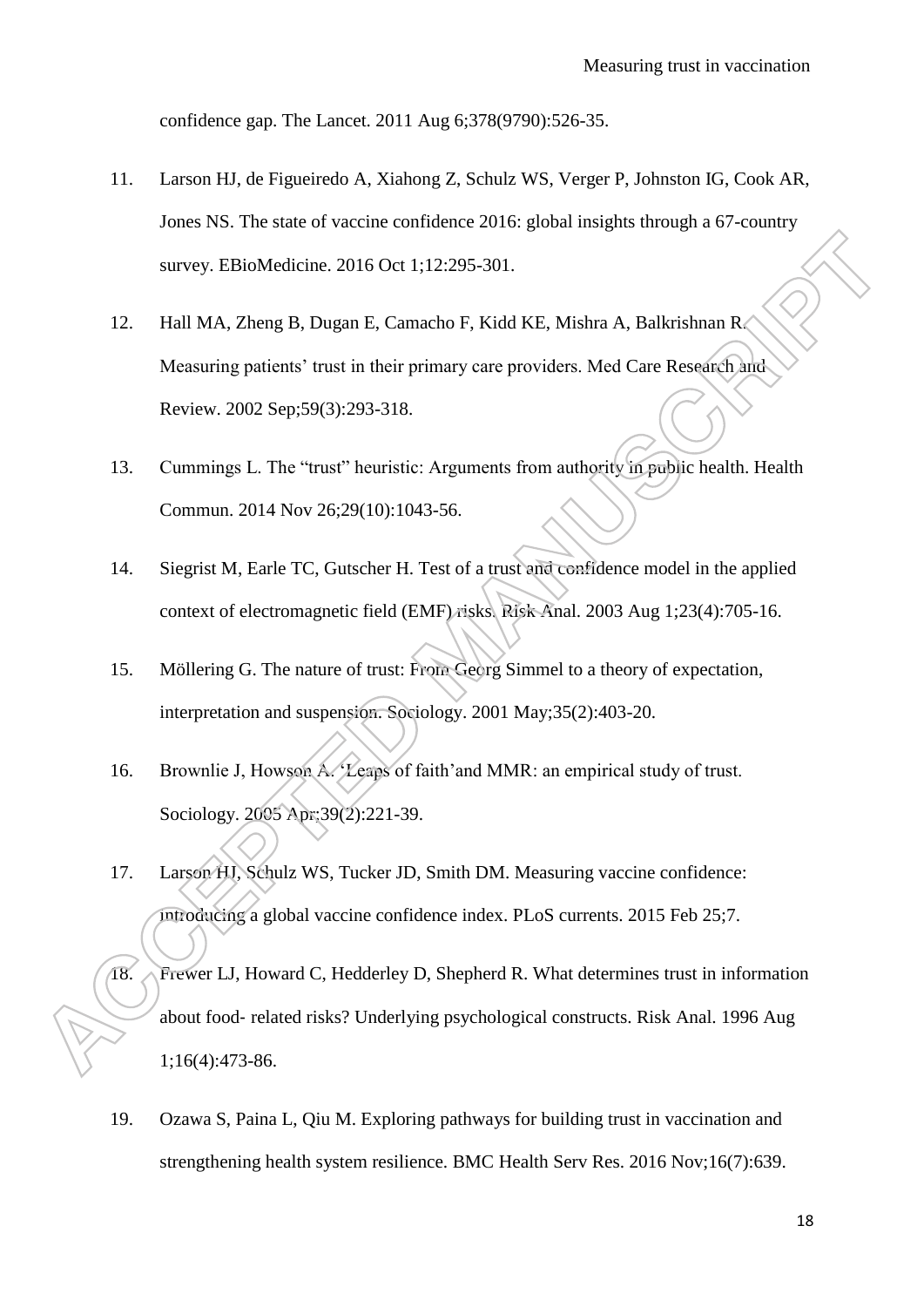- 20. Connolly T, Reb J. Toward interactive, Internet-based decision aid for vaccination decisions: better information alone is not enough. Vaccine. 2012 May 28;30(25):3813- 8.
- 21. Trevena LJ, Zikmund-Fisher BJ, Edwards A, Gaissmaier W, Galesic M, Han PK, King J, Lawson ML, Linder SK, Lipkus I, Ozanne E. Presenting quantitative information about decision outcomes: a risk communication primer for patient decision aid developers. BMC med inform decis. 2013 Nov;13(2):S7.
- 22. Levi M, Stoker L. Political trust and trustworthiness. Annu rev of polit sci. 2000 Jun;3(1):475-507.
- 23. Hardin R. Trust and trustworthiness. Pers Psychol. 2003;56(1):263–5.
- 24. Bjørnskov C. The multiple facets of social capital. Eur J Polit Econ. 2006;22(1):22–40.
- 25. Gilson L. Trust and the development of health care as a social institution. Soc sci med. 2003 Apr 1;56(7):1453-68.
- 26. Rothstein B, Stolle D. The state and social capital: An institutional theory of generalized trust. Comp polit. 2008 Jul 1;40(4):441-59.
- 27. Earle TC, Siegrist M, Gutscher H. Trust, risk perception and the TCC model of cooperation. Trust in risk management: Uncertainty and scepticism in the public mind. 2010 Sep 23:1-50.
	- 28. Siegrist M, Cvetkovich G, Roth C. Salient value similarity, social trust, and risk/benefit perception. Risk anal. 2000 Jun 1;20(3):353-62.
- 29. Twyman M, Harvey N, Harries C. Trust in motives, trust in competence: Separate factors determining the effectiveness of risk communication. Judgm Decis Mak. 2008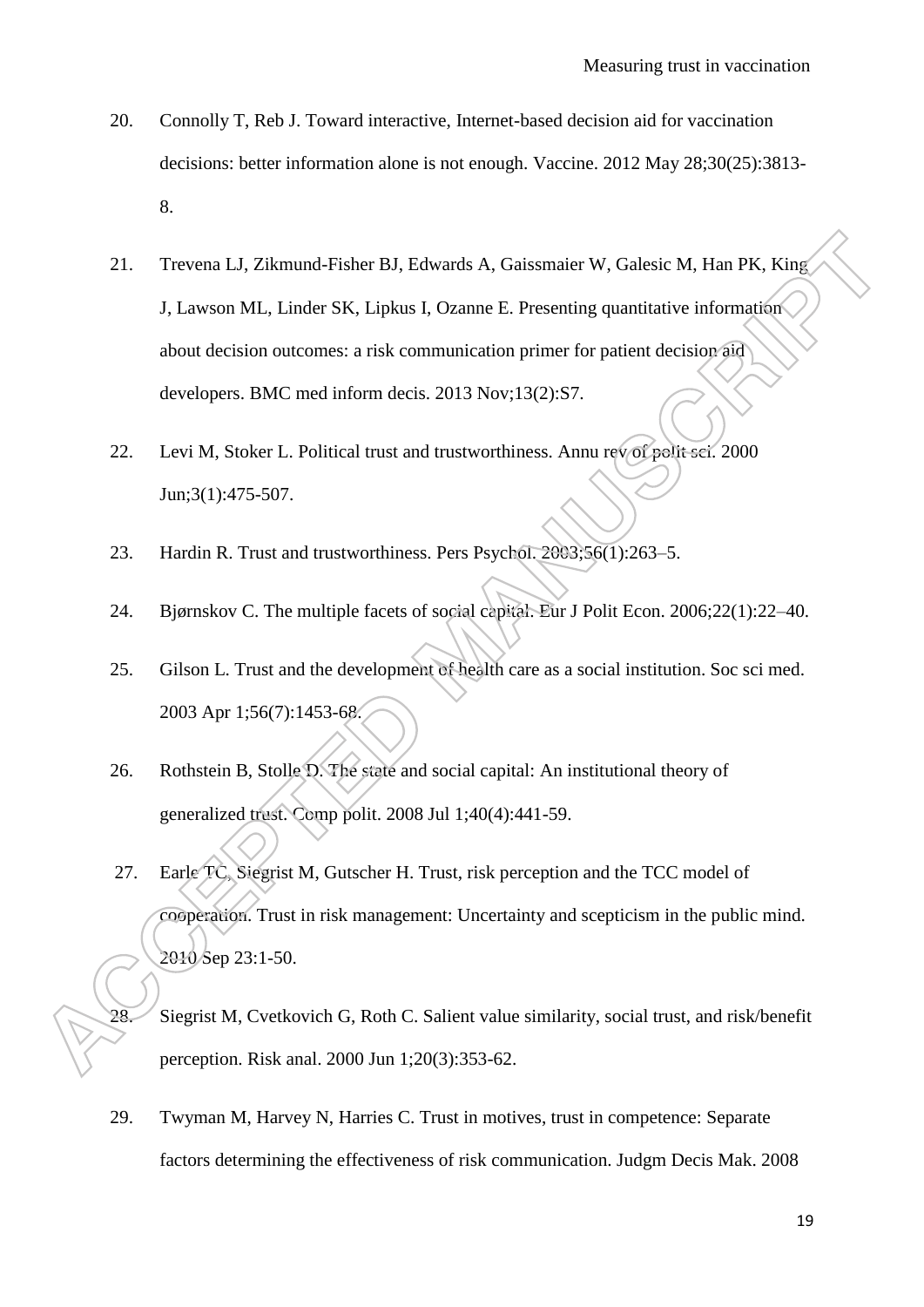Jan 1;3(1):111.

- 30. Brandon DT, Isaac LA, LaVeist TA. The legacy of Tuskegee and trust in medical care: is Tuskegee responsible for race differences in mistrust of medical care?. J Natl Med Assoc. 2005 Jul;97(7):951.
- 31. Corbie-Smith G, Thomas SB, George DM. Distrust, race, and research. Arch Intern Med. 2002 Nov 25;162(21):2458-63.
- 32. Halbert CH, Armstrong K, Gandy OH, Shaker L. Racial differences in trust in health care providers. Arch Intern Med. 2006 Apr 24;166(8):896-901.
- 33. Boulware LE, Cooper LA, Ratner LE, LaVeist TA, Powe NR. Race and trust in the health care system. Public Health Rep. 2016 Nov 15.
- 34. Gamble VN. Under the shadow of Tuskegee: African Americans and health care. Am J of Public Health. 1997 Nov;87(11):1773-8.
- 35. Van den Brink-Muinen A, Rijken PM. Does trust in health care influence the use of complementary and alternative medicine by chronically ill people?. BMC Public Health. 2006 Dec;6(1):188.
- 36. Clarke TC, Black LI, Stussman BJ, Barnes PM, Nahin RL. Trends in the use of complementary health approaches among adults: United States, 2002–2012. National health statistics reports. 2015 Feb 10(79):1.
	- 37. Berry JG, Gold MS, Ryan P, Duszynski KM, Braunack-Mayer AJ, Vaccine Assessment Using Linked Data (VALiD) Working Group. Public perspectives on consent for the linkage of data to evaluate vaccine safety. Vaccine. 2012 Jun 13;30(28):4167-74.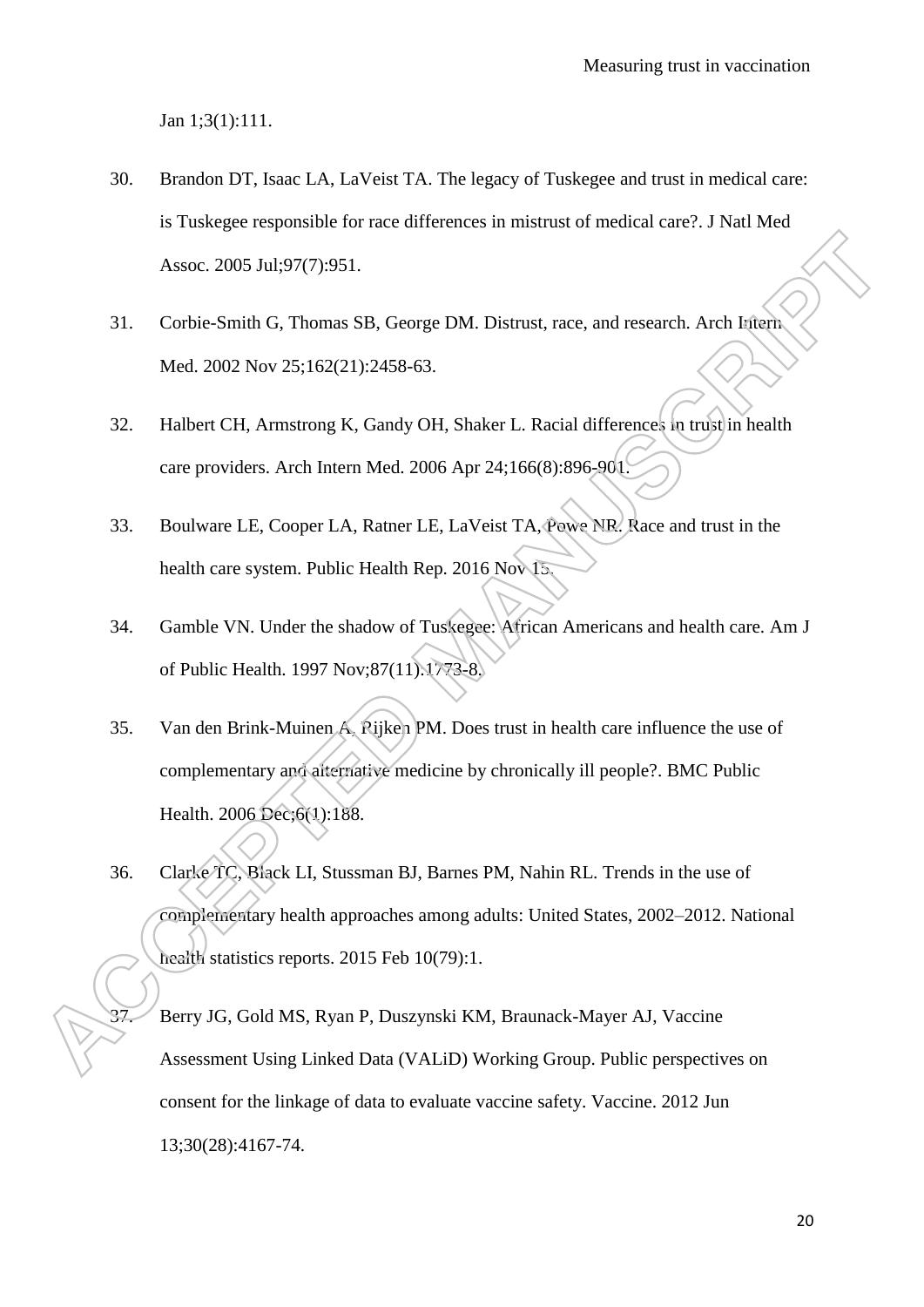- 38. Casiday R, Cresswell T, Wilson D, Panter-Brick C. A survey of UK parental attitudes to the MMR vaccine and trust in medical authority. Vaccine. 2006 Jan 12;24(2):177- 84.
- 39. Cheng PJ, Huang SY, Shaw SW, Kao CC, Chueh HY, Chang SD, Hsu TY, Kung FT. Factors influencing women's decisions regarding pertussis vaccine: A decision-making study in the Postpartum Pertussis Immunization Program of a teaching hospital in Taiwan. Vaccine. 2010 Aug 2;28(34):5641-7.
- 40. Chuang YC, Huang YL, Tseng KC, Yen CH, Yang LH. Social capital and healthprotective behavior intentions in an influenza pandemic. PLoS One. 2015 Apr 15;10(4):e0122970.
- 41. Cooper DL, Hernandez ND, Rollins L, Akintobi TH, McAllister C. HPV vaccine awareness and the association of trust in cancer information from physicians among males. Vaccine. 2017 May 9;35(20):2661-7.
- 42. Das J, Das S. Trust, learning, and vaccination: a case study of a North Indian village. Soc Sci Med. 2003 Jul 1:57(1):97-112.
- 43. Fowler GL, Baggs JM, Weintraub ES, Martin SW, McNeil MM, Gust DA. Factors influencing laboratory workers' decisions to accept or decline anthrax vaccine adsorbed (AVA): results of a decision‐ making study in CDC's anthrax vaccination program. Pharmacoepidem Dr S. 2006 Dec 1;15(12):880-8.
- Freed GL, Clark SJ, Butchart AT, Singer DC, Davis MM. Sources and perceived credibility of vaccine-safety information for parents. Pediatrics. 2011 May 1;127(Supplement 1):S107-12.
- 45. Freimuth VS, Jamison AM, An J, Hancock GR, Quinn SC. Determinants of trust in the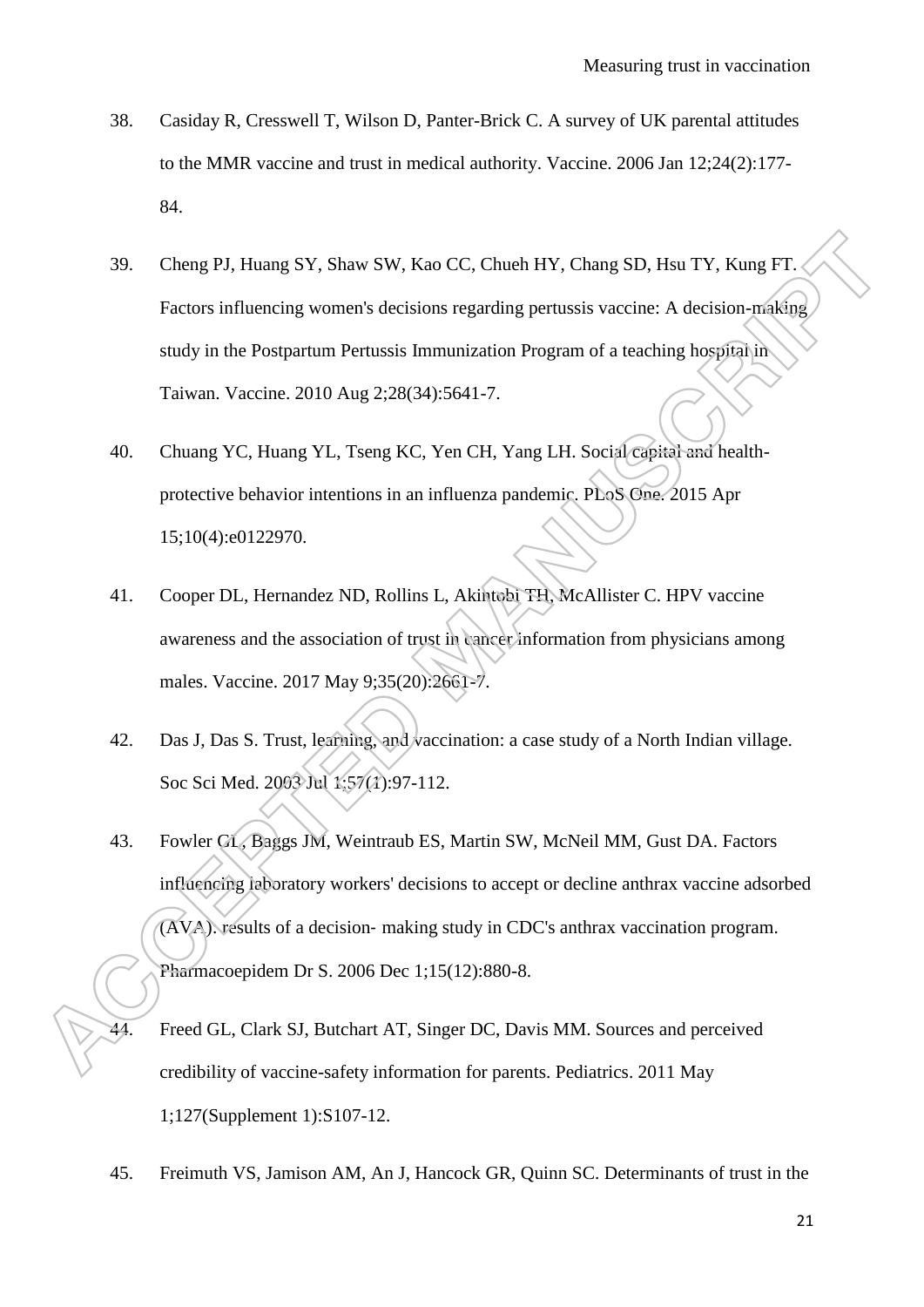flu vaccine for African Americans and Whites. Soc Sci Med. 2017 Nov 1;193:70-9.

- 46. Fu LY, Zimet GD, Latkin CA, Joseph JG. Associations of trust and healthcare provider advice with HPV vaccine acceptance among African American parents. Vaccine. 2017 Feb 1;35(5):802-7.
- 47. Gilles I, Bangerter A, Clémence A, Green EG, Krings F, Staerklé C, Wagner-Egger P. Trust in medical organizations predicts pandemic (H1N1) 2009 vaccination behavior and perceived efficacy of protection measures in the Swiss public. Eur J Epidemiol. 2011 Mar 1;26(3):203-10.
- 48. Grabenstein JD, Guess HA, Hartzema AG, Koch GG, Konrad TR. Attitudinal factors among adult prescription recipients associated with choice of where to be vaccinated. J Clin Epidemiol. 2002 Mar 1;55(3):279-84.
- 49. Kolar SK, Wheldon C, Hernandez ND, Young L, Romero-Daza N, Daley EM. Human papillomavirus vaccine knowledge and attitudes, preventative health behaviors, and medical mistrust among a racially and ethnically diverse sample of college women. Journal of racial and ethnic health disparities. 2015 Mar 1;2(1):77-85.
- 50. Lee C, Whetten K, Omer S, Pan W, Salmon D. Hurdles to herd immunity: Distrust of government and vaccine refusal in the US, 2002–2003. Vaccine. 2016 Jul 25;34(34):3972-8.
- 51. Manika D, Ball JG, Stout PA. Factors associated with the persuasiveness of direct-toconsumer advertising on HPV vaccination among young women. J Health Commun. 2014 Nov 2;19(11):1232-47.
- 52. Marlow LA, Waller J, Wardle J. Trust and experience as predictors of HPV vaccine acceptance. Human vaccines. 2007 Sep 1;3(5):171-5.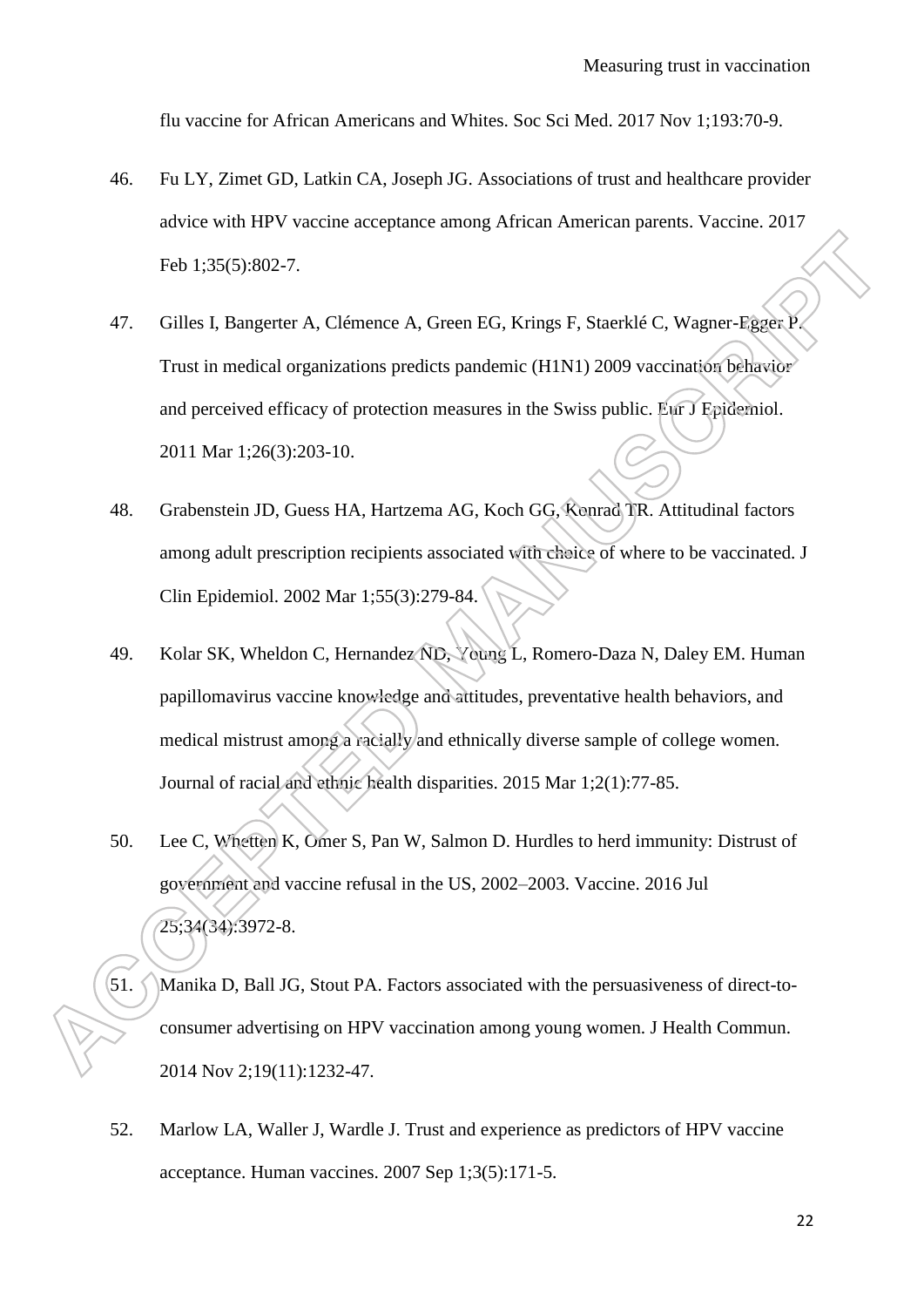- 53. McPhillips HA, Davis RL, Marcuse EK, Taylor JA. The rotavirus vaccine's withdrawal and physicians' trust in vaccine safety mechanisms. Arch Pediat Adol Med. 2001 Sep 1;155(9):1051-6.
- 54. Moran MB, Frank LB, Chatterjee JS, Murphy ST, Baezconde-Garbanati L. Information scanning and vaccine safety concerns among African American, Mexican American, and non-Hispanic White women. Patient Educ Couns. 2016 Jan 1;99(1):147-53.
- 55. Quinn SC, Jamison A, Freimuth VS, An J, Hancock GR, Musa D. Exploring racial influences on flu vaccine attitudes and behavior: Results of a national survey of White and African American adults. Vaccine. 2017 Feb 22;35(8):1167-74.
- 56. Raude J, Fressard L, Gautier A, Pulcini C, Peretti-Watel P, Verger P. Opening the "Vaccine Hesitancy"black box: how trust in institutions affects French GPs" vaccination practices. Expert Rev Vaccines. 2016 Jul 2;15(7):937-48.
- 57. Rönnerstrand B. Social capital and immunisation against the 2009 A (H1N1) pandemic in Sweden. Scand J Public Healt. 2013 Dec;41(8):853-9.
- 58. Scherer LD, Shaffer VA, Patel N, Zikmund-Fisher BJ. Can the vaccine adverse event reporting system be used to increase vaccine acceptance and trust?. Vaccine. 2016 May 5;34(21):2424-9.
- 59. Taylor-Clark K, Blendon RJ, Zaslavsky A, Benson J. Confidence in crisis? Understanding trust in government and public attitudes toward mandatory state health powers. Biosecur Bioterror. 2005 Jun 1;3(2):138-47.
- 60. Edmonds BM, Coleman J, Armstrong K, Shea JA. Risk perceptions, worry, or distrust: What drives pregnant women's decisions to accept the H1N1 vaccine?. Matern Child Healt J. 2011 Nov 1;15(8):1203-9.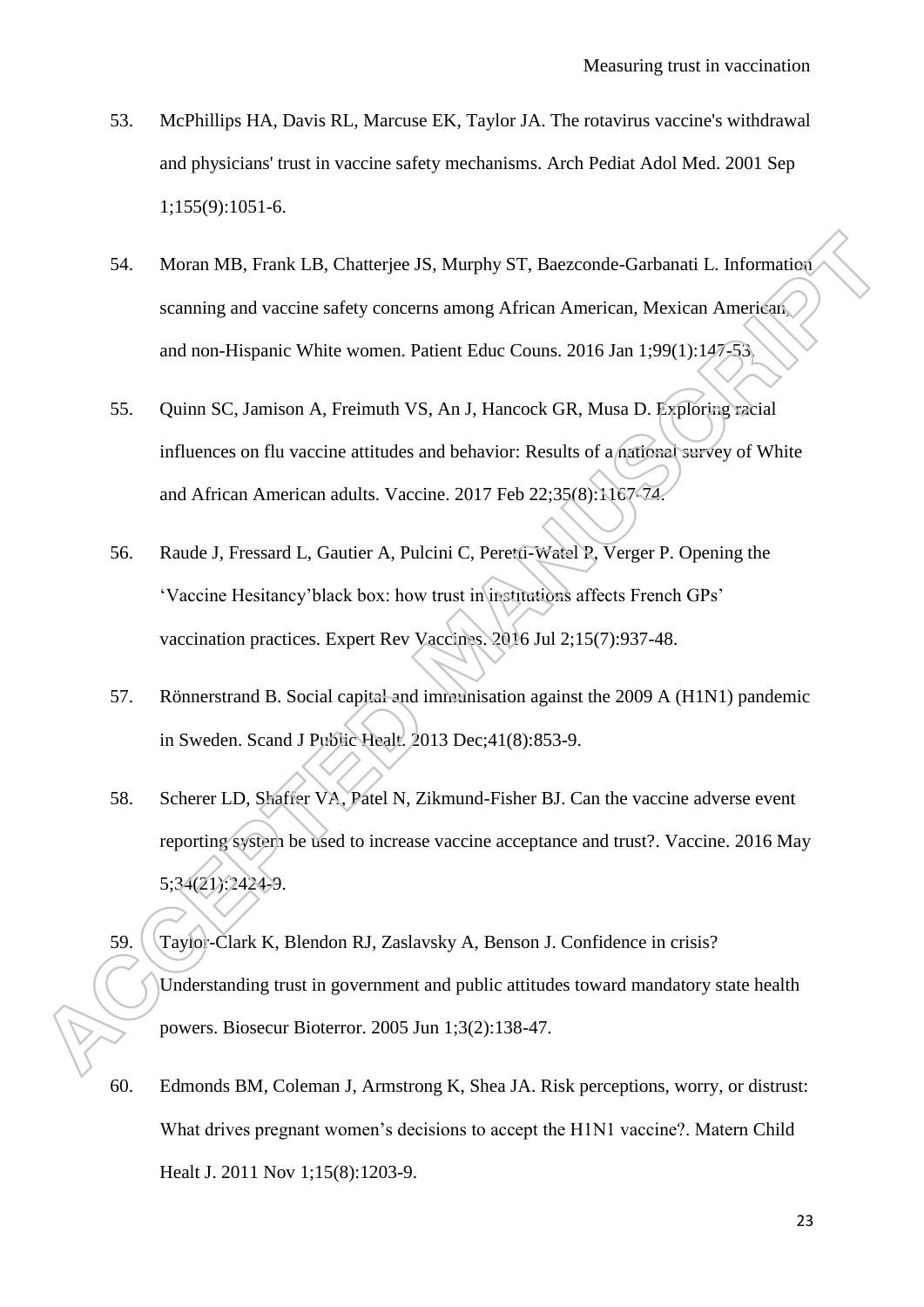- 61. Wada K, Smith DR. Mistrust surrounding vaccination recommendations by the Japanese government: results from a national survey of working-age individuals. BMC public health. 2015 Dec;15(1):426.
- 62. van der Weerd W, Timmermans DR, Beaujean DJ, Oudhoff J, van Steenbergen JE. Monitoring the level of government trust, risk perception and intention of the general public to adopt protective measures during the influenza A (H1N1) pandemic in the Netherlands. BMC public health. 2011 Dec;11(1):575.
- 63. Won TL, Middleman AB, Auslander BA, Short MB. Trust and a school-located immunization program. J Adolescent Health. 2015 May 1;56(5):S33-9.
- 64. Wu AC, Wisler-Sher DJ, Griswold K, Colson E, Shapiro ED, Holmboe ES, Benin AL. Postpartum mothers' attitudes, knowledge, and trust regarding vaccination. Matern Child Healt J. 2008 Nov 1;12(6):766-73.
- 65. Brownlie J, Howson A. "Between the demands of truth and government": Health practitioners, trust and immunisation work. Soc Sci Med. 2006 Jan 1;62(2):433-43.
- 66. Bunton V, Gilding M. Confidence at the expense of trust: The mass adoption of the Human Papillomavirus vaccine in Australia. Health Sociol Rev. 2013 Mar 1;22(1):88- 97.
- 67. Harris LM, Chin NP, Fiscella K, Humiston S. Barrier to pneumococcal and influenza vaccinations in Black elderly communities: mistrust. J Nat Med Assoc. 2006 Oct;98(10):1678.
- 68. Hilton S, Petticrew M, Hunt K. Parents' champions vs. vested interests: who do parents believe about MMR? A qualitative study. BMC Public Health. 2007 Dec;7(1):42.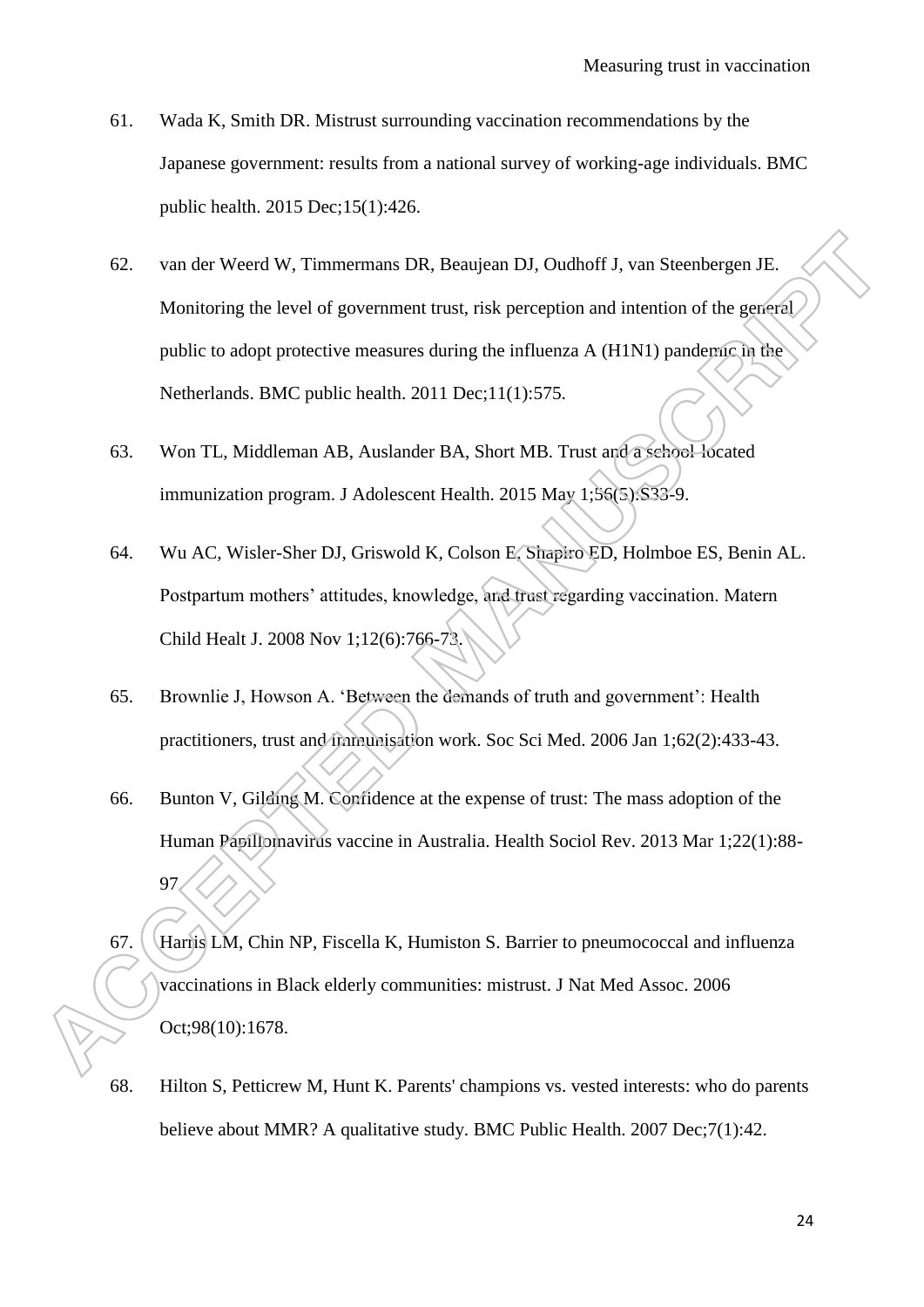- 69. King C, Leask J. The impact of a vaccine scare on parental views, trust and information needs: a qualitative study in Sydney, Australia. BMC public health. 2017 Dec;17(1):106.
- 70. Senier L. "It's Your Most Precious Thing": Worst- Case Thinking, Trust, and Parental Decision Making about Vaccinations. Sociological Inq. 2008 May 1;78(2):207-29.
- 71. Quinn S, Jamison A, Musa D, Hilyard K, Freimuth V. Exploring the continuum of vaccine hesitancy between African American and white adults: results of a qualitative study. PLoS currents. 2016 Dec 29;8.
- 72. Freimuth VS, Jamison A, Hancock G, Musa D, Hilyard K, Quinn SC. The Role of Risk Perception in Flu Vaccine Behavior among African‐ American and White Adults in the United States. Risk Anal. 2017 Nov 1;37(11):2150-63.
- 73. Shelton RC, Winkel G, Davis SN, Roberts N, Valdimarsdottir H, Hall SJ, Thompson HS. Validation of the group-based medical mistrust scale among urban black men. J Gen Intern Med. 2010 Jun 1;25(6):549-55.
- 74. Anderson LA, Dedrick RF. Development of the Trust in Physician scale: a measure to assess interpersonal trust in patient-physician relationships. Psychol Rep. 1990 Dec;67(3\_suppl):1091-100.
- 75. Shea JA, Micco E, Dean LT, McMurphy S, Schwartz JS, Armstrong K. Development of a revised health care system distrust scale. J Gen Intern Med. 2008 Jun 1;23(6):727- 32.
- 76. Ozawa S, Sripad P. How do you measure trust in the health system? A systematic review of the literature. Soc Sci Med. 2013 Aug 1;91:10-4.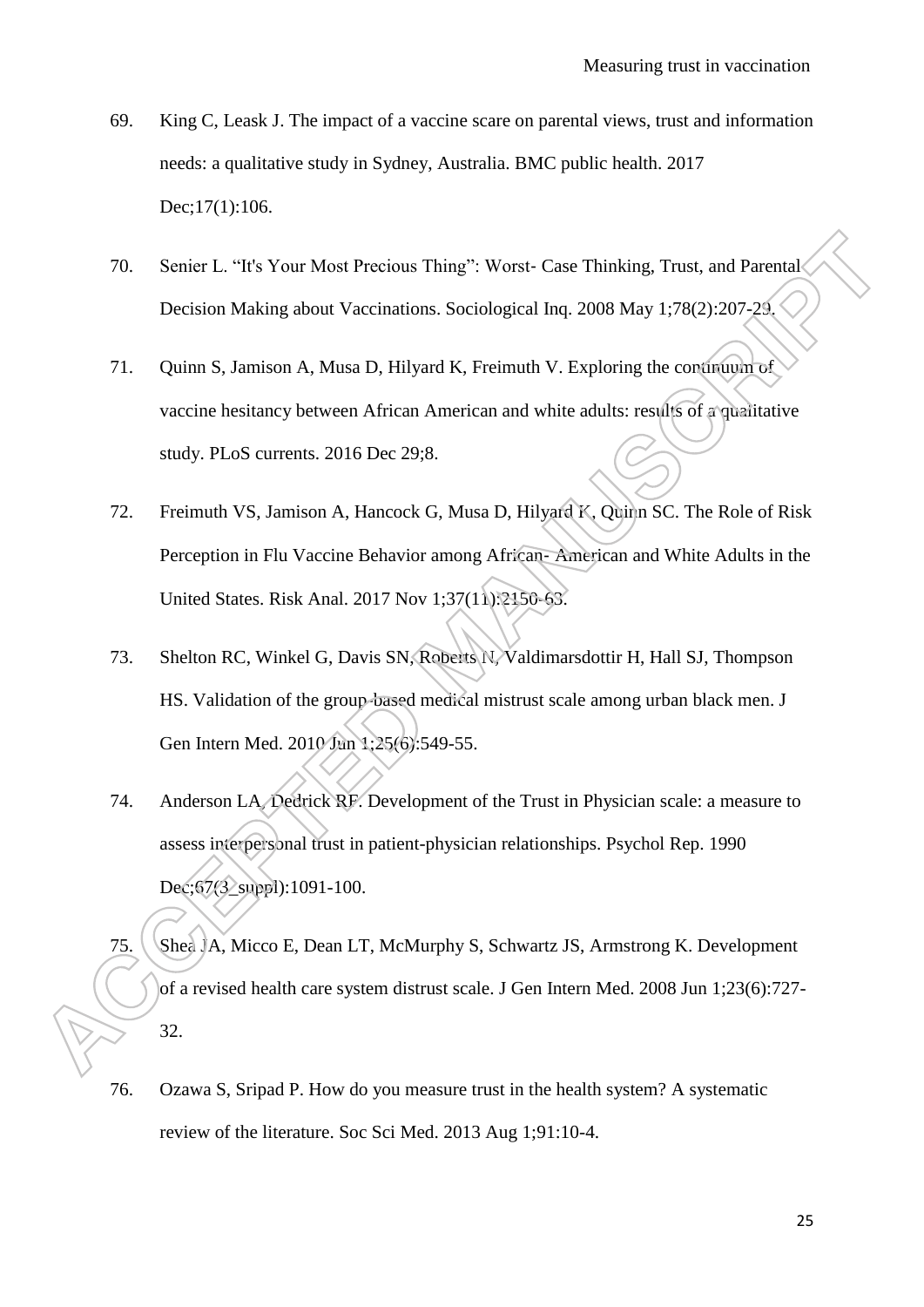Table 1: Characteristics of quantitative studies

|  |                                                                             | Year data<br>collected | Location          | Vaccine(s)<br>of focus          | Study<br>methodology | Number of<br>participants | Cohort or<br>comparison |
|--|-----------------------------------------------------------------------------|------------------------|-------------------|---------------------------------|----------------------|---------------------------|-------------------------|
|  |                                                                             |                        |                   |                                 |                      |                           |                         |
|  | Berry, Gold, Ryan, Duszynski<br>& Braynack-Mayer (2012) <sup>[37]</sup>     | 2011                   | Australia         | Childhood,<br>General           | Questionnaire/survey | 2002                      | Cohort                  |
|  | Casiday, Cresswell, Wilson &<br>Panter-brick (2006) <sup>[38]</sup>         | 2004                   | United<br>Kingdom | Childhood,<br><b>MMR</b>        | Questionnaire/Survey | 996                       | Comparison              |
|  | Cheng, Huang, Shaw, Kao &<br>Chueh $(2010)^{[39]}$                          | 2009                   | Taiwan            | Postpartum,<br>Pertussis        | Questionnaire/Survey | 1207                      | Comparison              |
|  | Chuang, Huang, Tseng, Yen &<br>Yang $(2015)^{[40]}$                         | 2014                   | Taiwan            | Adult,<br>Pandemic<br>influenza | Questionnaire/Survey | 1745                      | Cohort                  |
|  | Cooper, Hernandez, Rollins,<br>Akintobi & Mcallister (2017) <sup>[41]</sup> | 2014                   | <b>USA</b>        | Adult, HPV                      | Questionnaire/Survey | 1203                      | Comparison              |
|  | Das & Das $(2003)^{[42]}$                                                   | 1998                   | India             | Childhood,<br>Genera!           | Questionnaire/Survey | 146                       | Cohort                  |
|  | Fowler, Baggs, Weintraub,<br>Martin, McNeil & Gust<br>$(2006)^{[43]}$       | 2002-2004              | <b>USA</b>        | Adult,<br>Anthrax               | Questionnaire/Survey | 404                       | Comparison              |
|  | Freed, Clark, Butchart, Singer,<br>& Davis $(2011)^{[44]}$                  | 2009                   | <b>USA</b>        | Cl ildhood,<br>General          | Questionnaire/Survey | 1552                      | Cohort                  |
|  | Freimuth, Jamison, An, Hancocj<br>& Quinn (2017) <sup>[45]</sup>            | 2015                   | <b>USA</b>        | Adult,<br>Influenza             | Questionnaire/Survey | 1630                      | Comparison              |
|  | Fu, Zimet, Latkin & Joseph<br>$(2017)^{[46]}$                               | 2012-2014              | <b>USA</b>        | Adolescent,<br><b>HPV</b>       | Questionnaire/Survey | 400                       | Comparison              |
|  | Gilles et al $(2011)^{147}$                                                 | 2009                   | Switzerland       | Adult,<br>Pandemic<br>Influenza | Questionnaire/Survey | 601                       | Comparison              |
|  | Grabenstein, Guess, Hartzema,<br>Koch & Konrad (2002) <sup>[48]</sup>       | 1998                   | <b>USA</b>        | Adult,<br>Influenza             | Questionnaire/Survey | 2090                      | Cohort                  |
|  | Kolar, Wheldon, Hernandez,<br>Young, Romero-Daza & Daley<br>$(2015)^{[49]}$ | 2011                   | <b>USA</b>        | Adult, HPV                      | Questionnaire/Survey | 711                       | Comparison              |
|  | Lee, Whetten, Omer, Pan &<br>Salmon $(2016)^{[50]}$                         | 2002-2003              | <b>USA</b>        | Childhood,<br>General           | Questionnaire/Survey | 2445                      | Comparison              |
|  | Manika, Ball, Stout & Stout<br>$(2014)^{[51]}$                              | Does not state         | <b>USA</b>        | Adult, HPV                      | Questionnaire/Survey | 117                       | Comparison              |
|  | Marlow, Waller & Wardle                                                     | 2006                   | United            | Adolescent,                     | Questionnaire/Survey | 684                       | Comparison              |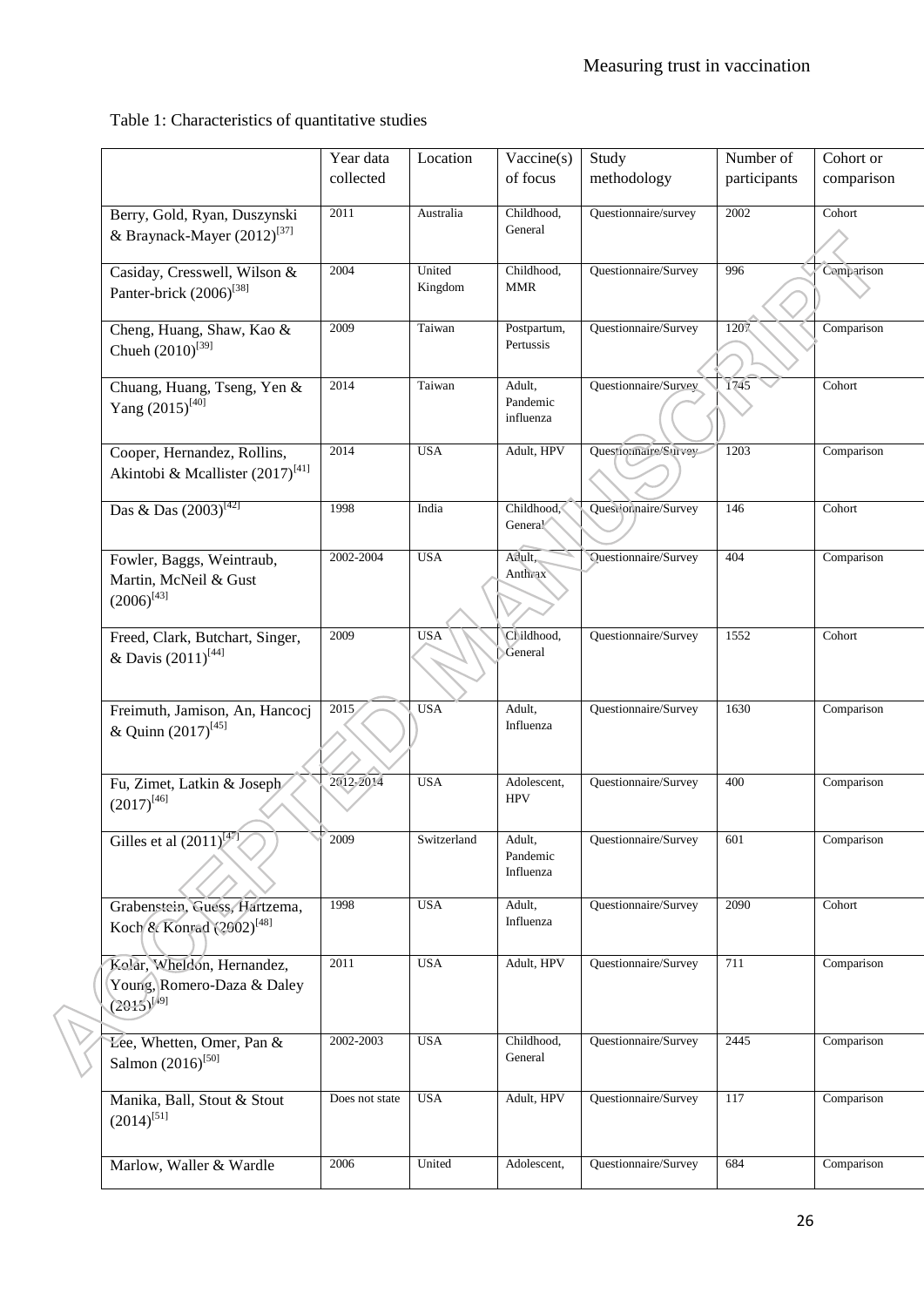| $(2007)^{52}$                                                                        |                | Kingdom            | <b>HPV</b>                      |                      |               |                               |
|--------------------------------------------------------------------------------------|----------------|--------------------|---------------------------------|----------------------|---------------|-------------------------------|
| McPhillips, Davis, Marcuse &<br>Taylor $(2016)^{53}$                                 | 2000           | <b>USA</b>         | Childhood,<br>Rotavirus         | Questionnaire/Survey | 558           | Cohort                        |
| Moran, Frank, Chatterjee,<br>Murphy & Baezconde-<br>Garbanati (2016) <sup>[54]</sup> | Does not state | <b>USA</b>         | Childhood,<br>General           | Questionnaire/Survey | 761           | Cohort                        |
| Quinn, Jamison, Freimuth, An,<br>Hancock & Musa (2016) <sup>[55]</sup>               | 2016           | <b>USA</b>         | Adult,<br>Influenza             | Questionnaire/Survey | 1643          | Comparison                    |
| Raude, Fressard, Gautier,<br>Pulcini & Peretti $(2016)^{56}$                         | 2013-14        | France             | Childhood,<br>General           | Questionnaire/Survey | $\sqrt{1582}$ | Cohort                        |
| Ronnerstrand $(2013)^{57}$                                                           | 2009-2010      | <b>USA</b>         | Adult,<br>Pandemic<br>influenza | Questionnaire Survey | 28798         | Comparison                    |
| Scherer, Shaffer, Patel &<br>Zikmund-Fisher $(2016)^{58}$                            | 2014           | <b>USA</b>         | Adolescent,<br><b>HPV</b>       | Experimental         | 1259          | Experimental,<br>comparison   |
| Taylor-Clark, Blendon,<br>Zaslavsky & Benson (2005) <sup>[59]</sup>                  | 2002           | <b>USA</b>         | Adult,<br>Srnallpox             | Questionnaire/Survey | 1006          | Comparison                    |
| Tucker-Edmonds, Coleman,<br>Armstrong & Shea $(2011)^{[60]}$                         | 2009           | <b>USA</b>         | Adult,<br>Pandemic<br>influenza | Questionnaire/Survey | 173           | Comparison                    |
| Wada & Smith (2015) <sup>[61]</sup>                                                  | 2014           | Japan              | Undefined                       | Questionnaire/Survey | 3140          | Cohort                        |
| Weerd, Timmermans, Beaujean,<br>& Oudhoff (2011) <sup>[62]</sup>                     | 2009           | The<br>Netherlands | Adult,<br>Pandemic<br>influenza | Questionnaire/Survey | 8060          | Comparison                    |
| Won, Middleman, Auslander &<br>Short $(2015)^{[63]}$                                 | 2012/2013      | <b>USA</b>         | Childhood,<br>General           | Experimental         | 1608 / 844    | Experimental,<br>intervention |
| Wu et al $(2008)^{[64]}$                                                             | 2003           | <b>USA</b>         | Childhood,<br>General           | Questionnaire/Survey | 228           | Cohort                        |

Table 2: Characteristics of qualitative studies

|                         | Year      | Location   | Vaccine $(s)$ of | Study                    | Number of    | D <sub>0</sub> |
|-------------------------|-----------|------------|------------------|--------------------------|--------------|----------------|
|                         | data      |            | focus            | methodology              | participants | fo             |
|                         | collected |            |                  |                          |              |                |
| Brownlie & Howson       | 1998 and  | <b>UK</b>  | Childhood, MMR   | Focus groups and in-     | 58           | HC             |
| $(2006)^{[65]}$         | 2001      |            |                  | depth interviews         |              |                |
|                         |           |            |                  |                          |              |                |
| Bunton & Gilding        | 2011      | Australia  | Adult, HPV       | Exploratory<br>workshops | 46           | Ad             |
| $(2013)^{[66]}$         |           |            |                  |                          |              |                |
|                         |           |            |                  |                          |              |                |
| Harris, Chin, Fiscella, | 2004-2005 | <b>USA</b> | Adult, Influenza | In-depth interviews      | 20           | Ad             |
| Humiston & York         |           |            |                  |                          |              |                |
|                         |           |            |                  |                          |              |                |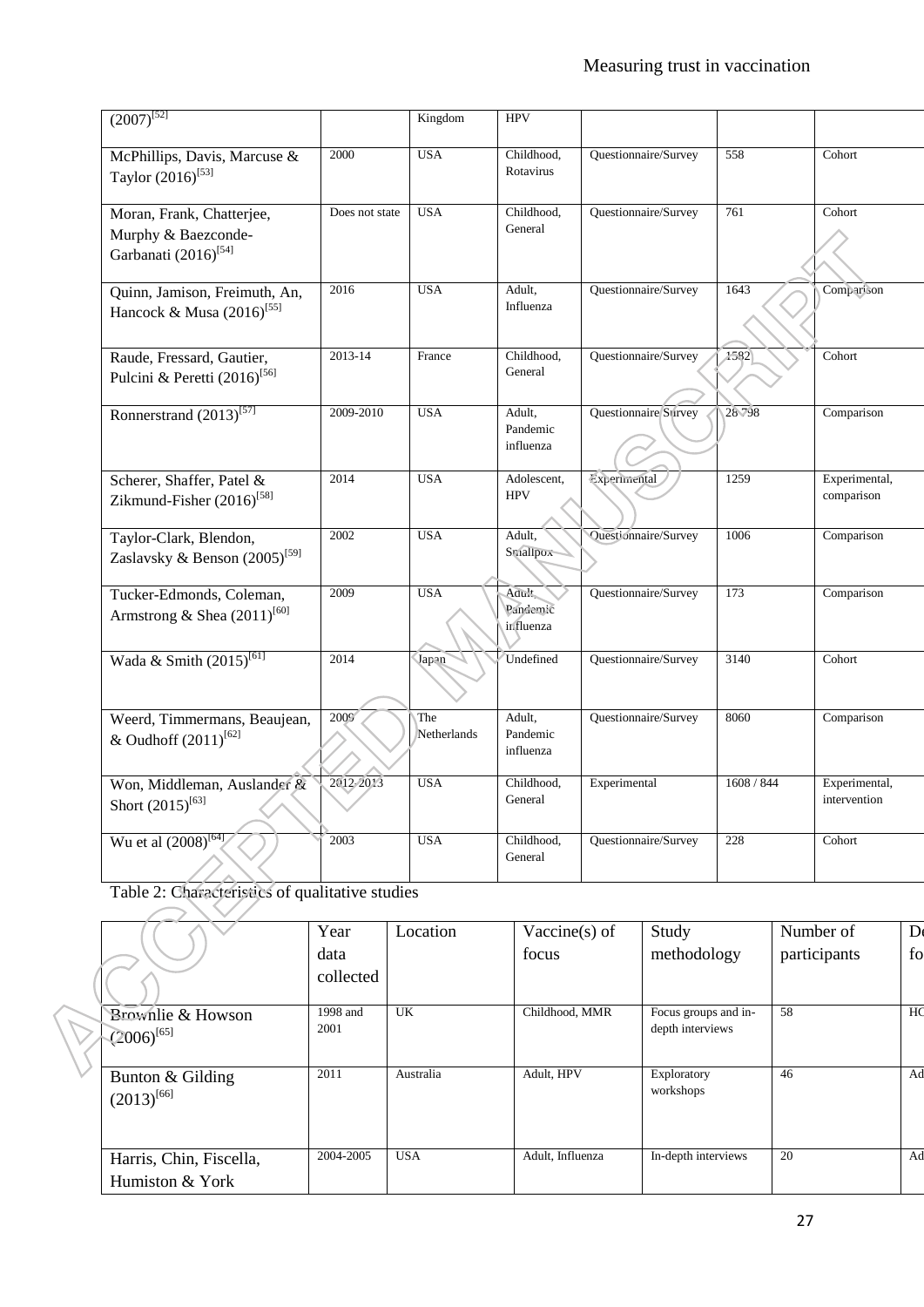| $(2006)^{[67]}$                              |           |            |                      |                     |                 |     |
|----------------------------------------------|-----------|------------|----------------------|---------------------|-----------------|-----|
|                                              |           |            |                      |                     |                 |     |
| Hilton, Petticrew, & Hunt<br>$(2007)^{[68]}$ | 2002-2003 | UK         | Childhood, MMR       | Focus groups        | 72              | Par |
| King & Leask $(2017)^{[69]}$                 | 2010-2011 | Australia  | Childhood, Influenza | In-depth interviews | 25              | Par |
|                                              |           |            |                      |                     |                 |     |
| Senier & Senier $(2016)^{[70]}$              | 2004      | <b>USA</b> | Childhood, general   | In-depth interviews | 20 <sub>2</sub> | Par |
| Quinn, Jamison, Musa,                        | 2016      | <b>USA</b> | Childhood, general   | Focus groups        | $\overline{N8}$ | Ad  |
|                                              |           |            |                      |                     |                 | An  |
| Hilyard & Freimuth                           |           |            |                      |                     |                 |     |
| $(2016)^{[71]}$                              |           |            |                      |                     |                 |     |
|                                              |           |            |                      |                     |                 |     |

Table 3: Definitions of trust across reviewed literature

|                                    | Trust was not explicitly              | Hints made towards trust            | Trust defined through                 |
|------------------------------------|---------------------------------------|-------------------------------------|---------------------------------------|
|                                    | defined                               | concepts mentioned in               | extensive use of trust                |
|                                    |                                       | the literature                      | literature.                           |
| Vaccine uptake                     | Cheng et al $(2010)^{[39]}$           | Casiday et al (2006) <sup>[38</sup> | Ronnerstrand $\overline{(2013)^{57}}$ |
|                                    | Das & Das $(2003)^{[42]}$             | Gilles et al $(2011)^{[47]}$        |                                       |
|                                    | Fowler et al $(2006)^{[43]}$          | Lee et al (2016) <sup>[50]</sup>    |                                       |
|                                    | Fu et al $(2017)^{[46]}$              |                                     |                                       |
|                                    | Manika et al (2014) <sup>[51]</sup>   |                                     |                                       |
|                                    | Kolar et al (2015) <sup>[49]</sup>    |                                     |                                       |
| Intention to                       | Marlow et al (2007) <sup>[52]</sup>   |                                     | Taylor-Clark et al                    |
| vaccinate                          | Scherer et al (2016) <sup>[58]</sup>  |                                     | $(2006)^{[59]}$                       |
|                                    | Tucker-Edmonds et al                  |                                     | Weerd et al $(2011)^{[62]}$           |
|                                    | $(2011)^{[60]}$                       |                                     | Chuang et al $(2015)^{[40]}$          |
| Predictors of<br>trust in relation | Berry et al $(2012)^{[37]}$           | Won et al $(2015)^{[63]}$           | Freimuth et al $(2017)^{[45]}$        |
| to vaccination                     | Cooper et al $(2017)^{[41]}$          |                                     | Quinn, Jamison, Freimuth,             |
|                                    | Freed et al $(2011)^{[44]}$           |                                     | An, Hancock & Musa<br>$(2016)^{[55]}$ |
|                                    | Grabenstein et al<br>$(2002)^{[48]}$  |                                     |                                       |
|                                    | Wu et al $(2008)^{\left[ 64\right] }$ |                                     |                                       |
|                                    | Moran et al $(2015)^{[54]}$           |                                     |                                       |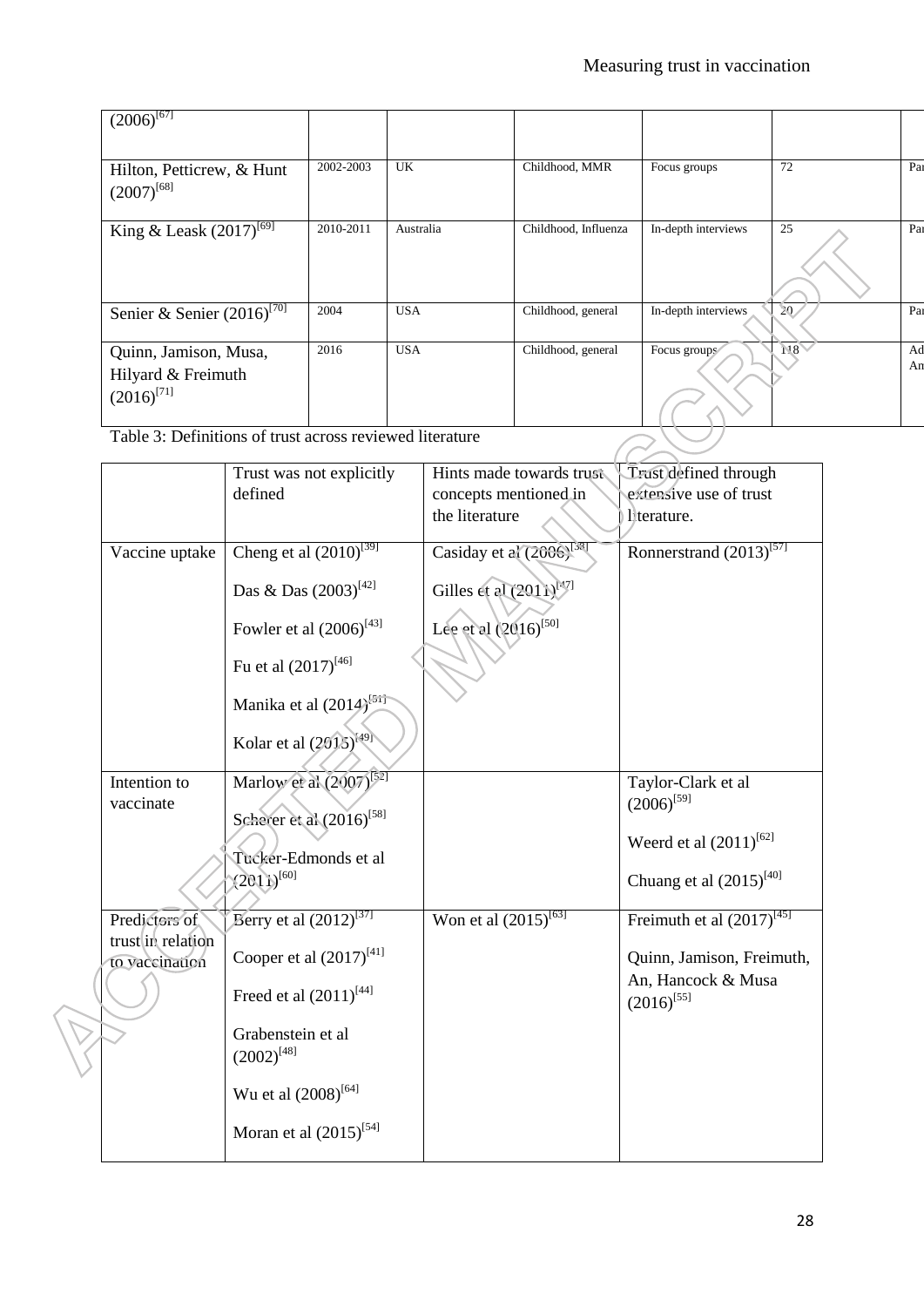|               | Wada & Smith $(2015)^{[61]}$                |                              |                                        |  |
|---------------|---------------------------------------------|------------------------------|----------------------------------------|--|
| HCP intention | McPhillips et al $(2\overline{016})^{[53]}$ |                              |                                        |  |
| to recommend  |                                             |                              |                                        |  |
| vaccine       | Raude et al $(2016)^{[56]}$                 |                              |                                        |  |
|               |                                             |                              |                                        |  |
|               |                                             |                              |                                        |  |
| Qualitative   | Harris et al $(2006)^{[67]}$                | Hilton, Petticrew & Hunt     | Brownlie & Howson                      |  |
| research      |                                             | $(2007)^{[68]}$              | $(2006)^{[65]}$                        |  |
|               |                                             | King & Leask $(2017)^{[69]}$ | Bunton & Gilding                       |  |
|               |                                             |                              | $(2013)^{[66]}$                        |  |
|               |                                             |                              |                                        |  |
|               |                                             |                              | Senier & Senier (2016) <sup>[70]</sup> |  |
|               |                                             |                              |                                        |  |
|               |                                             |                              | Quinn, Jamison, Musa,                  |  |
|               |                                             |                              | Hilyard & Freimuth                     |  |
|               |                                             |                              | $(2016)^{[71]}$                        |  |
|               |                                             |                              |                                        |  |

Table 4: The use of measurement across reviewed quantitative literature

|                        | Measures of trust not          | Used implicitly defined                 | Used literature-aligned       | Used literature-             |
|------------------------|--------------------------------|-----------------------------------------|-------------------------------|------------------------------|
|                        | reported                       | measures of trust                       | measures of trust             | informed measures of         |
|                        |                                |                                         |                               | trust                        |
| Vaccine                | Das & Das $(2003)^{[42]}$      | Cheng et al (2010) <sup>[39]</sup>      | Casiday et al $(2006)^{[38]}$ | Lee et al $(2016)^{[50]}$    |
| uptake                 | Gilles et al $(2011)^{[47]}$   | Fowler et al $(2006)^{[43]}$            |                               |                              |
|                        | Manika et al $(2014)^{5^{17}}$ | Fu et al $(2017)^{[46]}$                |                               |                              |
|                        |                                |                                         |                               |                              |
| Intention to           |                                |                                         | Marlow et al $(2007)^{52}$    | Taylor-Clark et al           |
| vaccinate              |                                |                                         | Scherer et al $(2016)^{58}$   | $(2006)^{[59]}$              |
|                        |                                |                                         |                               | Weerd et al $(2011)^{[62]}$  |
|                        |                                |                                         |                               | Chuang et al $(2015)^{[40]}$ |
| Predictors of          | Berry et al $(2012)^{[37]}$    | Cooper et al $\overline{(2017)^{[41]}}$ | Won et al $(2015)^{[63]}$     | Freimuth et al               |
| trustin<br>relation to |                                | Freed et al $(2011)^{[44]}$             | Wu et al $(2008)^{[64]}$      | $(2017)^{[45]}$              |
| vaccination            |                                | Grabenstein et al<br>$(2002)^{[48]}$    |                               |                              |
|                        |                                | Moran et al $(2015)^{[54]}$             |                               |                              |
|                        |                                | Wada & Smith<br>$(2015)^{[61]}$         |                               |                              |
|                        |                                | Quinn, Jamison,                         |                               |                              |
|                        |                                | Freimuth, An, Hancock                   |                               |                              |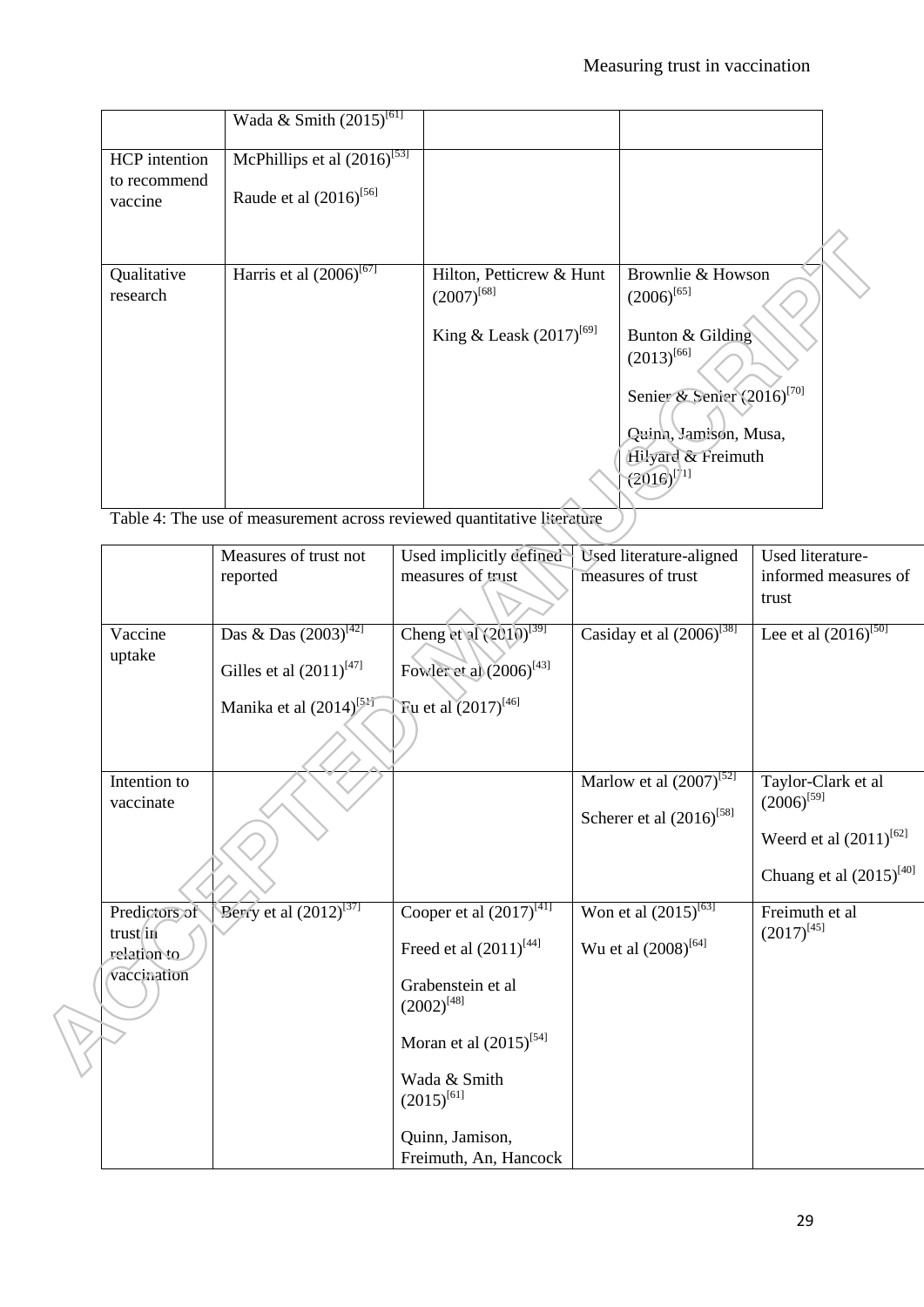